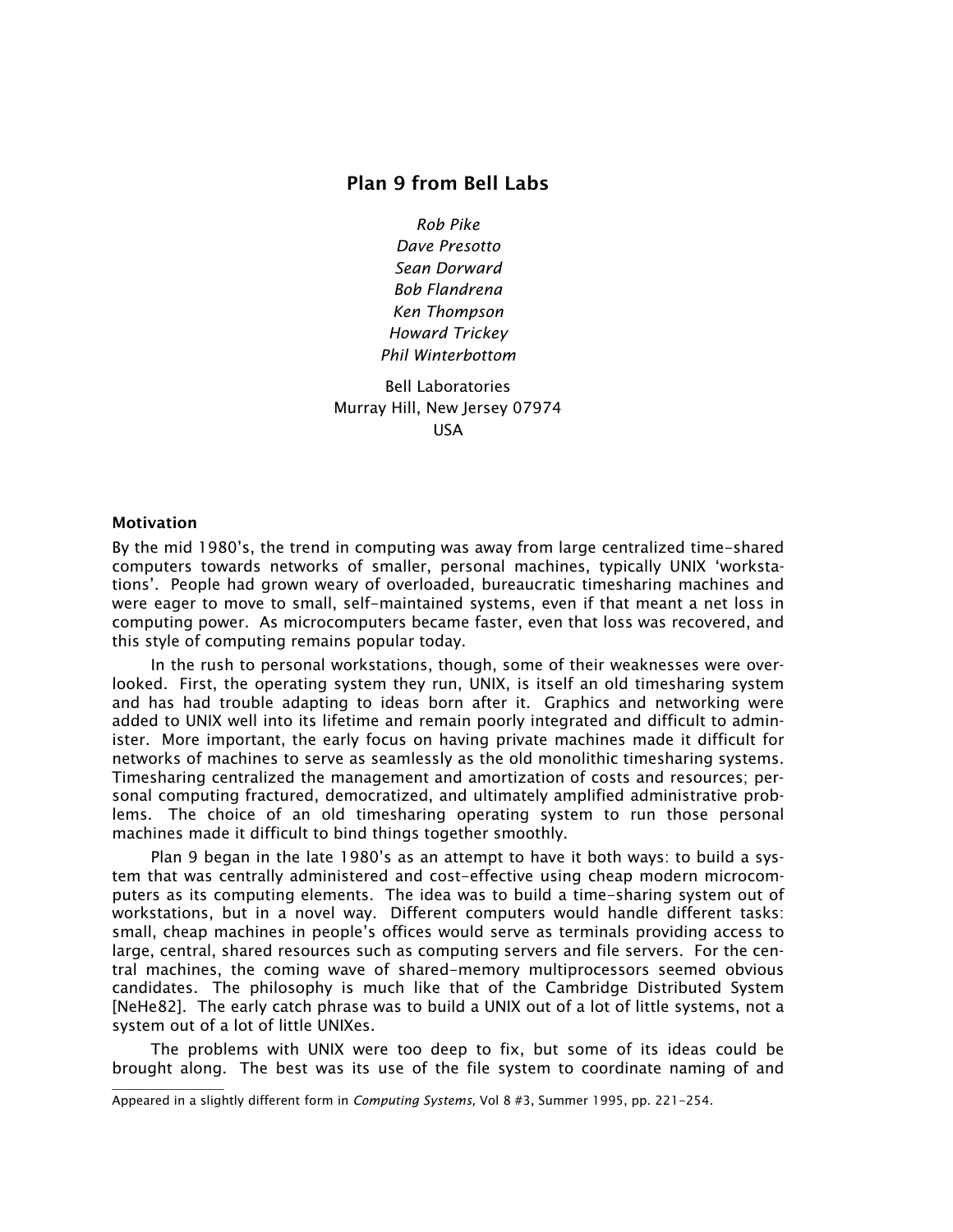access to resources, even those, such as devices, not traditionally treated as files. For Plan 9, we adopted this idea by designing a network-level protocol, called 9P, to enable machines to access files on remote systems. Above this, we built a naming system that lets people and their computing agents build customized views of the resources in the network. This is where Plan 9 first began to look different: a Plan 9 user builds a private computing environment and recreates it wherever desired, rather than doing all computing on a private machine. It soon became clear that this model was richer than we had foreseen, and the ideas of per-process name spaces and file-system-like resources were extended throughout the system-to processes, graphics, even the network itself.

By 1989 the system had become solid enough that some of us began using it as our exclusive computing environment. This meant bringing along many of the services and applications we had used on UNIX. We used this opportunity to revisit many issues, not just kernel-resident ones, that we felt UNIX addressed badly. Plan 9 has new compilers, languages, libraries, window systems, and many new applications. Many of the old tools were dropped, while those brought along have been polished or rewritten.

Why be so all-encompassing? The distinction between operating system, library, and application is important to the operating system researcher but uninteresting to the user. What matters is clean functionality. By building a complete new system, we were able to solve problems where we thought they should be solved. For example, there is no real 'tty driver' in the kernel; that is the job of the window system. In the modern world, multi-vendor and multi-architecture computing are essential, yet the usual compilers and tools assume the program is being built to run locally; we needed to rethink these issues. Most important, though, the test of a system is the computing environment it provides. Producing a more efficient way to run the old UNIX warhorses is empty engineering; we were more interested in whether the new ideas suggested by the architecture of the underlying system encourage a more effective way of working. Thus, although Plan 9 provides an emulation environment for running POSIX commands, it is a backwater of the system. The vast majority of system software is developed in the 'native' Plan 9 environment.

There are benefits to having an all-new system. First, our laboratory has a history of building experimental peripheral boards. To make it easy to write device drivers, we want a system that is available in source form (no longer guaranteed with UNIX, even in the laboratory in which it was born). Also, we want to redistribute our work, which means the software must be locally produced. For example, we could have used some vendors' C compilers for our system, but even had we overcome the problems with cross-compilation, we would have difficulty redistributing the result.

This paper serves as an overview of the system. It discusses the architecture from the lowest building blocks to the computing environment seen by users. It also serves as an introduction to the rest of the Plan 9 Programmer's Manual, which it accompanies. More detail about topics in this paper can be found elsewhere in the manual.

#### **Design**

The view of the system is built upon three principles. First, resources are named and accessed like files in a hierarchical file system. Second, there is a standard protocol, called 9P, for accessing these resources. Third, the disjoint hierarchies provided by different services are joined together into a single private hierarchical file name space. The unusual properties of Plan 9 stem from the consistent, aggressive application of these principles.

A large Plan 9 installation has a number of computers networked together, each providing a particular class of service. Shared multiprocessor servers provide computing cycles; other large machines offer file storage. These machines are located in an air-conditioned machine room and are connected by high-performance networks. Lower bandwidth networks such as Ethernet or ISDN connect these servers to office-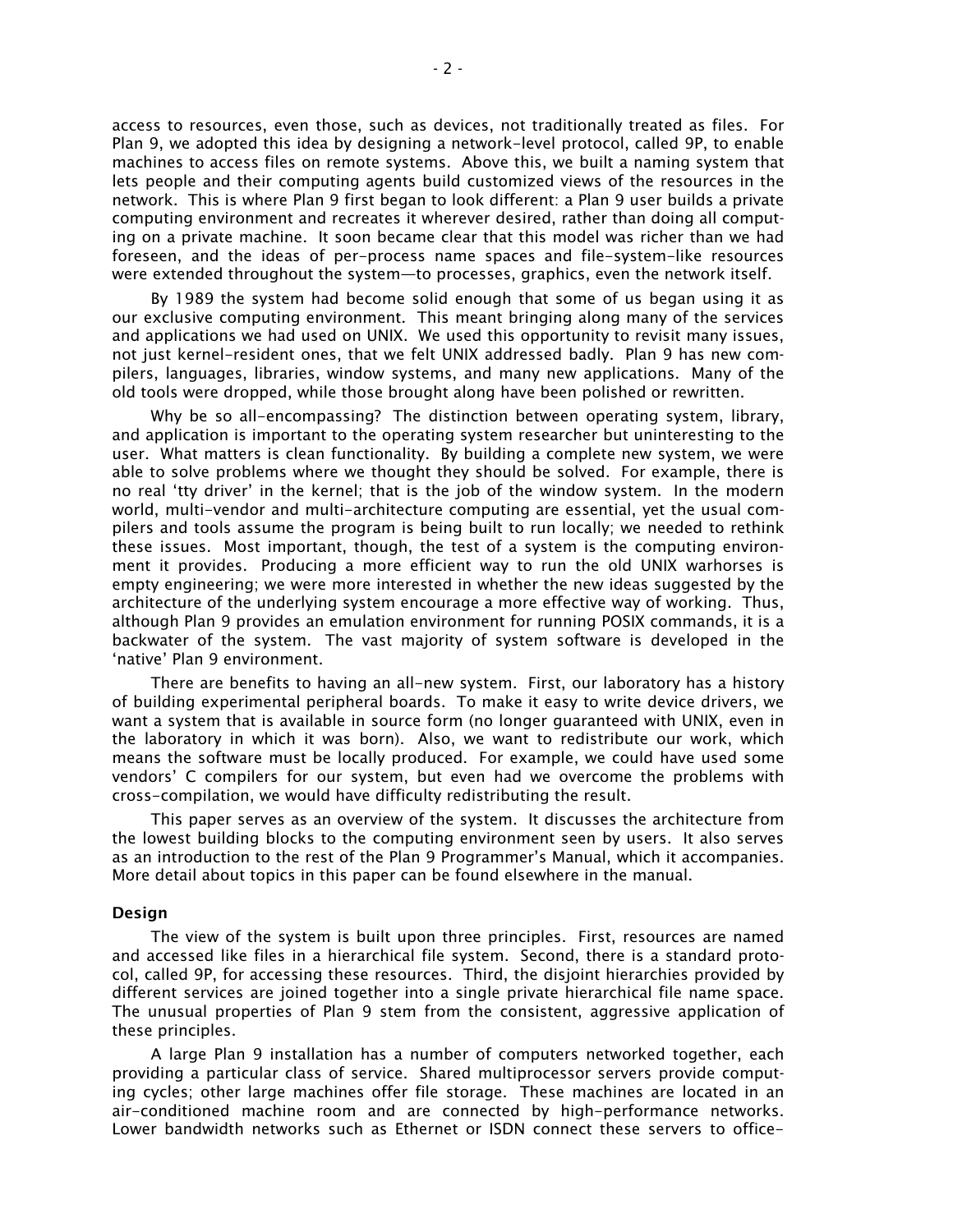

and home-resident workstations or PCs, called terminals in Plan 9 terminology. Figure 1 shows the arrangement.

*Figure 1. Structure of a large Plan 9 installation.* CPU servers and file servers share fast local-area networks, while terminals use slower wider-area networks such as Ethernet, Datakit, or telephone lines to connect to them. Gateway machines, which are just CPU servers connected to multiple networks, allow machines on one network to see another.

The modern style of computing offers each user a dedicated workstation or PC. Plan 9's approach is different. The various machines with screens, keyboards, and mice all provide access to the resources of the network, so they are functionally equivalent, in the manner of the terminals attached to old timesharing systems. When someone uses the system, though, the terminal is temporarily personalized by that user. Instead of customizing the hardware, Plan 9 offers the ability to customize one's view of the system provided by the software. That customization is accomplished by giving local, personal names for the publicly visible resources in the network. Plan 9 provides the mechanism to assemble a personal view of the public space with local names for globally accessible resources. Since the most important resources of the network are files, the model of that view is file-oriented.

The client's local name space provides a way to customize the user's view of the network. The services available in the network all export file hierarchies. Those important to the user are gathered together into a custom name space; those of no immediate interest are ignored. This is a different style of use from the idea of a 'uniform global name space'. In Plan 9, there are known names for services and uniform names for files exported by those services, but the view is entirely local. As an analogy, consider the difference between the phrase 'my house' and the precise address of the speaker's home. The latter may be used by anyone but the former is easier to say and makes sense when spoken. It also changes meaning depending on who says it, yet that does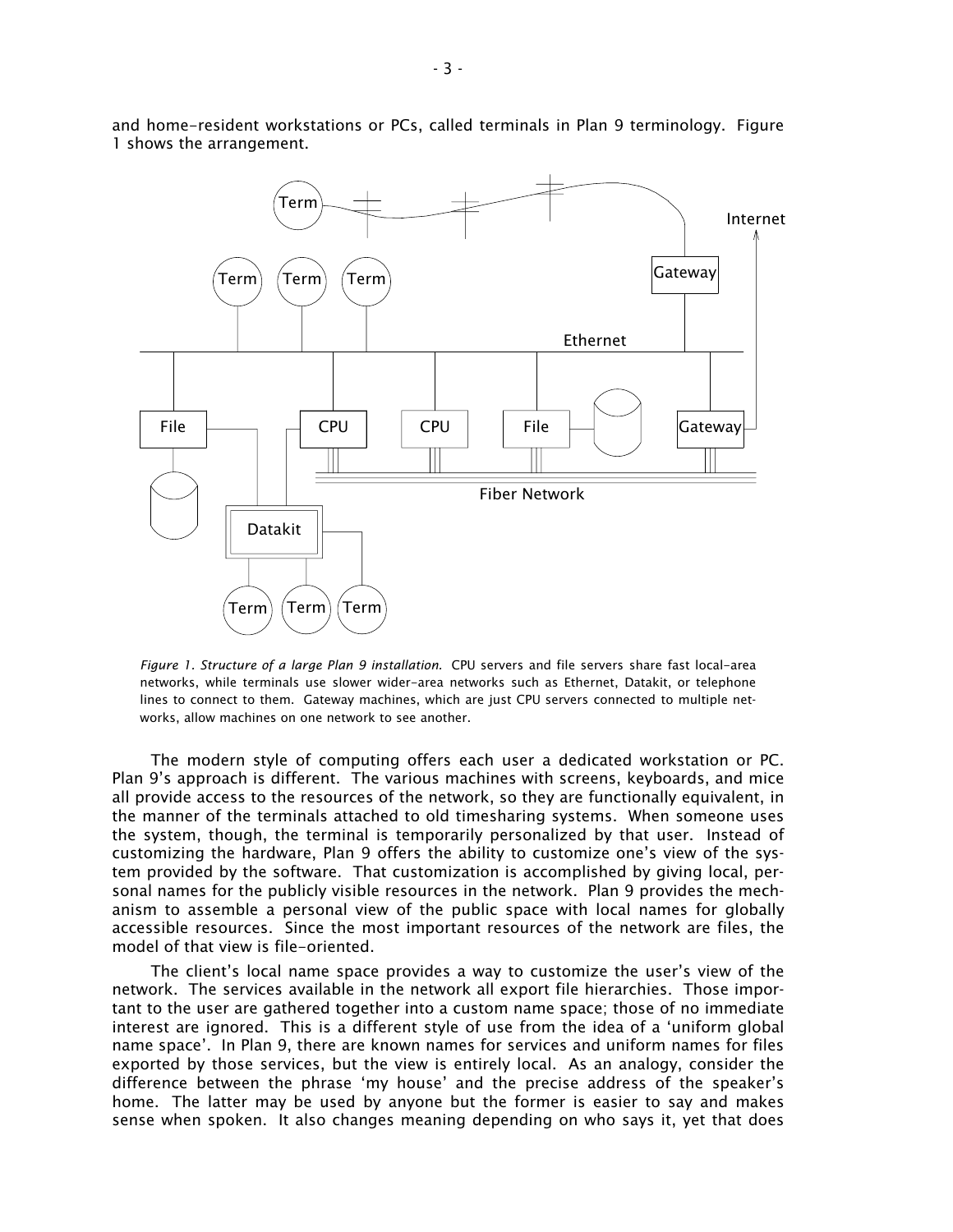not cause confusion. Similarly, in Plan 9 the name /dev/cons always refers to the user's terminal and  $/bin/date$  the correct version of the date command to run, but which files those names represent depends on circumstances such as the architecture of the machine executing date. Plan 9, then, has local name spaces that obey globally understood conventions; it is the conventions that guarantee sane behavior in the presence of local names.

The 9P protocol is structured as a set of transactions that send a request from a client to a (local or remote) server and return the result. 9P controls file systems, not just files: it includes procedures to resolve file names and traverse the name hierarchy of the file system provided by the server. On the other hand, the client's name space is held by the client system alone, not on or with the server, a distinction from systems such as Sprite [OCDNW88]. Also, file access is at the level of bytes, not blocks, which distinguishes 9P from protocols like NFS and RFS. A paper by Welch compares Sprite, NFS, and Plan 9's network file system structures [Welc94].

This approach was designed with traditional files in mind, but can be extended to many other resources. Plan 9 services that export file hierarchies include I/O devices, backup services, the window system, network interfaces, and many others. One example is the process file system,  $/proc$ , which provides a clean way to examine and control running processes. Precursor systems had a similar idea [Kill84], but Plan 9 pushes the file metaphor much further [PPTTW93]. The file system model is well-understood, both by system builders and general users, so services that present file-like interfaces are easy to build, easy to understand, and easy to use. Files come with agreed-upon rules for protection, naming, and access both local and remote, so services built this way are ready-made for a distributed system. (This is a distinction from 'objectoriented' models, where these issues must be faced anew for every class of object.) Examples in the sections that follow illustrate these ideas in action.

### **The Command−level View**

Plan 9 is meant to be used from a machine with a screen running the window system. It has no notion of 'teletype' in the UNIX sense. The keyboard handling of the bare system is rudimentary, but once the window system, 8½ [Pike91], is running, text can be edited with 'cut and paste' operations from a pop-up menu, copied between windows, and so on. 8½ permits editing text from the past, not just on the current input line. The text-editing capabilities of  $8\frac{1}{2}$  are strong enough to displace special features such as history in the shell, paging and scrolling, and mail editors. 8½ windows do not support cursor addressing and, except for one terminal emulator to simplify connecting to traditional systems, there is no cursor-addressing software in Plan 9.

Each window is created in a separate name space. Adjustments made to the name space in a window do not affect other windows or programs, making it safe to experiment with local modifications to the name space, for example to substitute files from the dump file system when debugging. Once the debugging is done, the window can be deleted and all trace of the experimental apparatus is gone. Similar arguments apply to the private space each window has for environment variables, notes (analogous to UNIX signals), etc.

Each window is created running an application, such as the shell, with standard input and output connected to the editable text of the window. Each window also has a private bitmap and multiplexed access to the keyboard, mouse, and other graphical resources through files like /dev/mouse, /dev/bitblt, and /dev/cons (analogous to UNIX's /dev/tty). These files are provided by 8½, which is implemented as a file server. Unlike X windows, where a new application typically creates a new window to run in, an 8½ graphics application usually runs in the window where it starts. It is possible and efficient for an application to create a new window, but that is not the style of the system. Again contrasting to X, in which a remote application makes a network call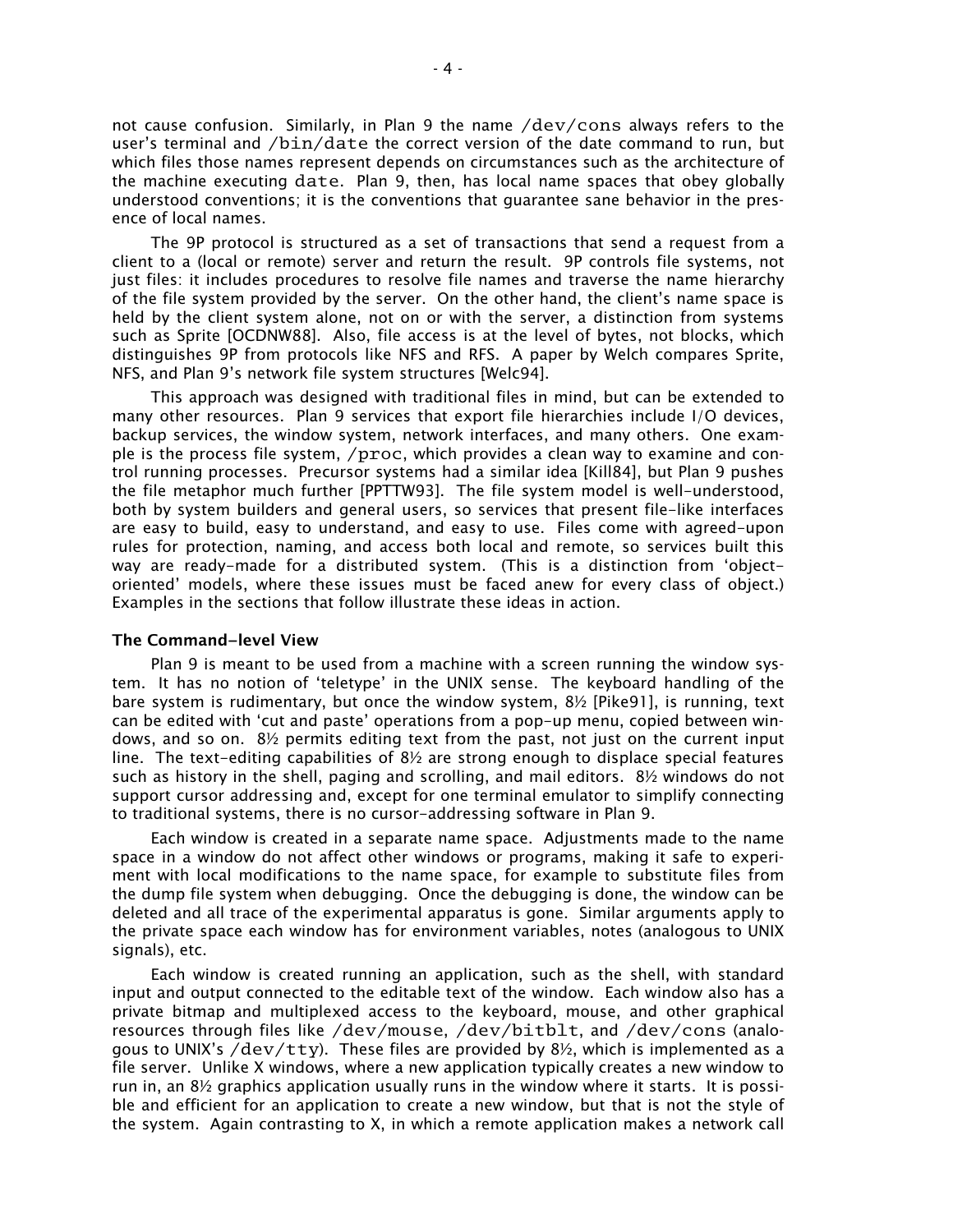to the X server to start running, a remote  $8\frac{1}{2}$  application sees the mouse, bitblt, and cons files for the window as usual in /dev; it does not know whether the files are local. It just reads and writes them to control the window; the network connection is already there and multiplexed.

The intended style of use is to run interactive applications such as the window system and text editor on the terminal and to run computation- or file-intensive applications on remote servers. Different windows may be running programs on different machines over different networks, but by making the name space equivalent in all windows, this is transparent: the same commands and resources are available, with the same names, wherever the computation is performed.

The command set of Plan 9 is similar to that of UNIX. The commands fall into several broad classes. Some are new programs for old jobs: programs like ls, cat, and who have familiar names and functions but are new, simpler implementations. Who, for example, is a shell script, while ps is just 95 lines of C code. Some commands are essentially the same as their UNIX ancestors: awk, troff, and others have been converted to ANSI C and extended to handle Unicode, but are still the familiar tools. Some are entirely new programs for old niches: the shell rc, text editor sam, debugger acid, and others displace the better-known UNIX tools with similar jobs. Finally, about half the commands are new.

Compatibility was not a requirement for the system. Where the old commands or notation seemed good enough, we kept them. When they didn't, we replaced them.

## **The File Server**

A central file server stores permanent files and presents them to the network as a file hierarchy exported using 9P. The server is a stand-alone system, accessible only over the network, designed to do its one job well. It runs no user processes, only a fixed set of routines compiled into the boot image. Rather than a set of disks or separate file systems, the main hierarchy exported by the server is a single tree, representing files on many disks. That hierarchy is shared by many users over a wide area on a variety of networks. Other file trees exported by the server include special-purpose systems such as temporary storage and, as explained below, a backup service.

The file server has three levels of storage. The central server in our installation has about 100 megabytes of memory buffers, 27 gigabytes of magnetic disks, and 350 gigabytes of bulk storage in a write-once-read-many (WORM) jukebox. The disk is a cache for the WORM and the memory is a cache for the disk; each is much faster, and sees about an order of magnitude more traffic, than the level it caches. The addressable data in the file system can be larger than the size of the magnetic disks, because they are only a cache; our main file server has about 40 gigabytes of active storage.

The most unusual feature of the file server comes from its use of a WORM device for stable storage. Every morning at 5 o'clock, a *dump* of the file system occurs automatically. The file system is frozen and all blocks modified since the last dump are queued to be written to the WORM. Once the blocks are queued, service is restored and the read-only root of the dumped file system appears in a hierarchy of all dumps ever taken, named by its date. For example, the directory  $/n/dump/1995/0315$  is the root directory of an image of the file system as it appeared in the early morning of March 15, 1995. It takes a few minutes to queue the blocks, but the process to copy blocks to the WORM, which runs in the background, may take hours.

There are two ways the dump file system is used. The first is by the users themselves, who can browse the dump file system directly or attach pieces of it to their name space. For example, to track down a bug, it is straightforward to try the compiler from three months ago or to link a program with yesterday's library. With daily snapshots of all files, it is easy to find when a particular change was made or what changes were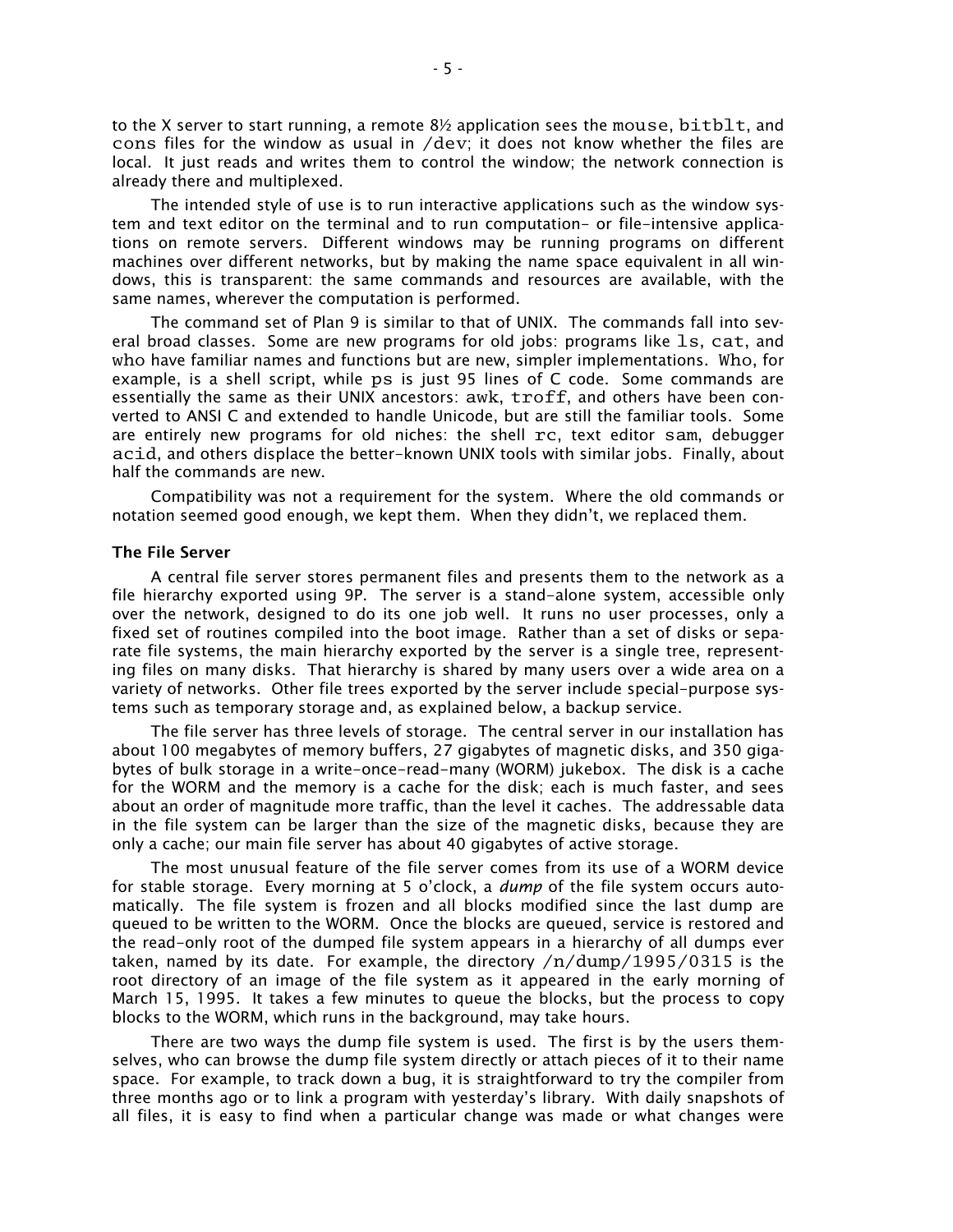made on a particular date. People feel free to make large speculative changes to files in the knowledge that they can be backed out with a single copy command. There is no backup system as such; instead, because the dump is in the file name space, backup problems can be solved with standard tools such as  $cp, 1s, green, and diff.$ 

The other (very rare) use is complete system backup. In the event of disaster, the active file system can be initialized from any dump by clearing the disk cache and setting the root of the active file system to be a copy of the dumped root. Although easy to do, this is not to be taken lightly: besides losing any change made after the date of the dump, this recovery method results in a very slow system. The cache must be reloaded from WORM, which is much slower than magnetic disks. The file system takes a few days to reload the working set and regain its full performance.

Access permissions of files in the dump are the same as they were when the dump was made. Normal utilities have normal permissions in the dump without any special arrangement. The dump file system is read-only, though, which means that files in the dump cannot be written regardless of their permission bits; in fact, since directories are part of the read-only structure, even the permissions cannot be changed.

Once a file is written to WORM, it cannot be removed, so our users never see "please clean up your files" messages and there is no  $df$  command. We regard the WORM jukebox as an unlimited resource. The only issue is how long it will take to fill. Our WORM has served a community of about 50 users for five years and has absorbed daily dumps, consuming a total of 65% of the storage in the jukebox. In that time, the manufacturer has improved the technology, doubling the capacity of the individual disks. If we were to upgrade to the new media, we would have more free space than in the original empty jukebox. Technology has created storage faster than we can use it.

# **Unusual file servers**

Plan 9 is characterized by a variety of servers that offer a file-like interface to unusual services. Many of these are implemented by user-level processes, although the distinction is unimportant to their clients; whether a service is provided by the kernel, a user process, or a remote server is irrelevant to the way it is used. There are dozens of such servers; in this section we present three representative ones.

Perhaps the most remarkable file server in Plan 9 is  $8\frac{1}{2}$ , the window system. It is discussed at length elsewhere [Pike91], but deserves a brief explanation here. 8½ provides two interfaces: to the user seated at the terminal, it offers a traditional style of interaction with multiple windows, each running an application, all controlled by a mouse and keyboard. To the client programs, the view is also fairly traditional: programs running in a window see a set of files in /dev with names like mouse, screen, and cons. Programs that want to print text to their window write to  $/dev/cons$ ; to read the mouse, they read  $/dev/mouse$ . In the Plan 9 style, bitmap graphics is implemented by providing a file /dev/bitblt on which clients write encoded messages to execute graphical operations such as bitblt (RasterOp). What is unusual is how this is done:  $8\frac{1}{2}$  is a file server, serving the files in /dev to the clients running in each window. Although every window looks the same to its client, each window has a distinct set of files in  $/$ dev.  $8\frac{1}{2}$  multiplexes its clients' access to the resources of the terminal by serving multiple sets of files. Each client is given a private name space with a *different* set of files that behave the same as in all other windows. There are many advantages to this structure. One is that 8½ serves the same files it needs for its own implementation—it multiplexes its own interface—so it may be run, recursively, as a client of itself. Also, consider the implementation of /dev/tty in UNIX, which requires special code in the kernel to redirect open calls to the appropriate device. Instead, in  $8\frac{1}{2}$  the equivalent service falls out automatically:  $8\frac{1}{2}$  serves /dev/cons as its basic function; there is nothing extra to do. When a program wants to read from the keyboard, it opens /dev/cons, but it is a private file, not a shared one with special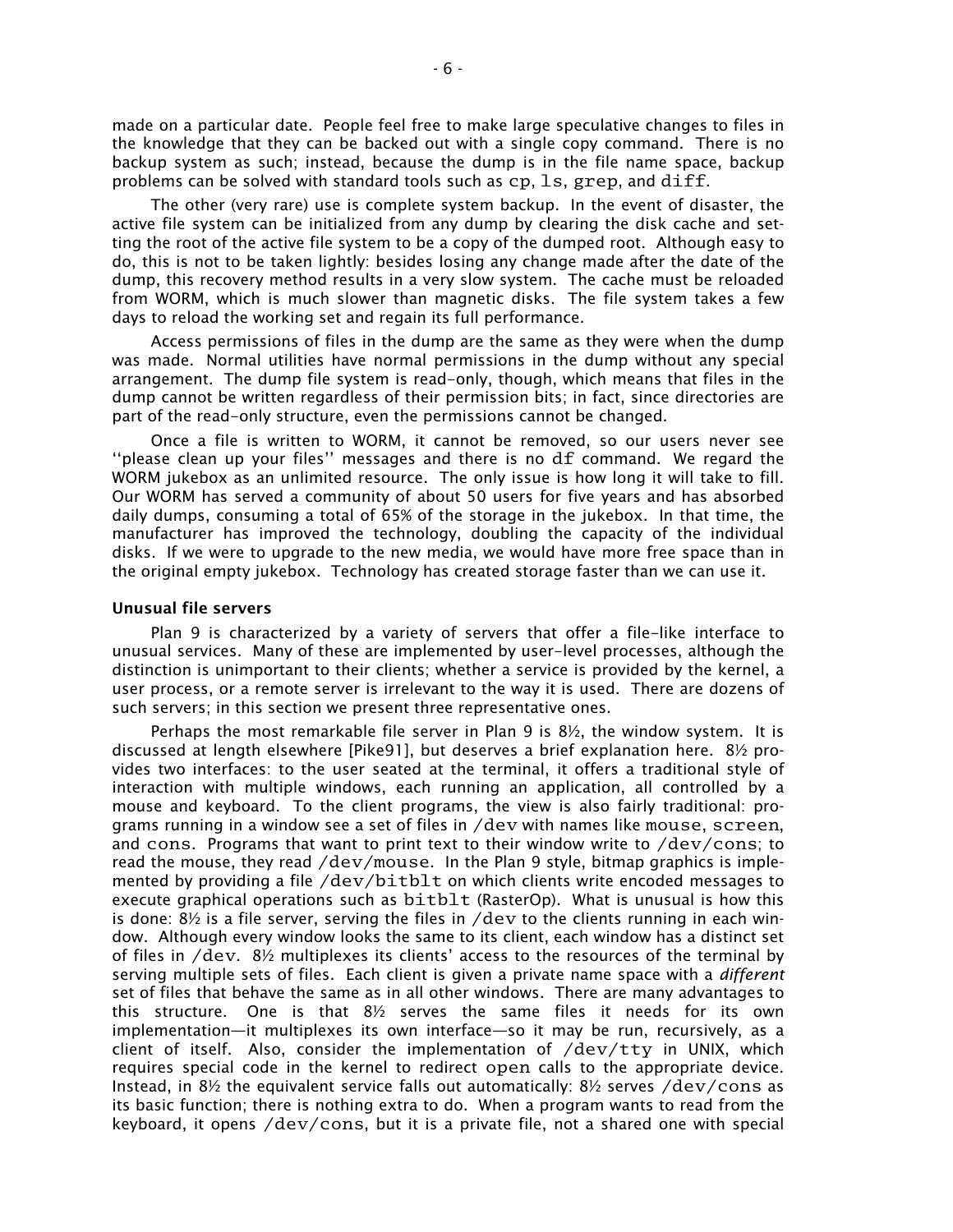properties. Again, local name spaces make this possible; conventions about the consistency of the files within them make it natural.

 $8\frac{1}{2}$  has a unique feature made possible by its design. Because it is implemented as a file server, it has the power to postpone answering read requests for a particular window. This behavior is toggled by a reserved key on the keyboard. Toggling once suspends client reads from the window; toggling again resumes normal reads, which absorb whatever text has been prepared, one line at a time. This allows the user to edit multi-line input text on the screen before the application sees it, obviating the need to invoke a separate editor to prepare text such as mail messages. A related property is that reads are answered directly from the data structure defining the text on the display: text may be edited until its final newline makes the prepared line of text readable by the client. Even then, until the line is read, the text the client will read can be changed. For example, after typing

% make rm \*

to the shell, the user can backspace over the final newline at any time until make finishes, holding off execution of the rm command, or even point with the mouse before the rm and type another command to be executed first.

There is no ftp command in Plan 9. Instead, a user-level file server called ftpfs dials the FTP site, logs in on behalf of the user, and uses the FTP protocol to examine files in the remote directory. To the local user, it offers a file hierarchy, attached to /n/ftp in the local name space, mirroring the contents of the FTP site. In other words, it translates the FTP protocol into 9P to offer Plan 9 access to FTP sites. The implementation is tricky; ftpfs must do some sophisticated caching for efficiency and use heuristics to decode remote directory information. But the result is worthwhile: all the local file management tools such as cp, grep, diff, and of course ls are available to FTP-served files exactly as if they were local files. Other systems such as Jade and Prospero have exploited the same opportunity [Rao81, Neu92], but because of local name spaces and the simplicity of implementing 9P, this approach fits more naturally into Plan 9 than into other environments.

One server, exportfs, is a user process that takes a portion of its own name space and makes it available to other processes by translating 9P requests into system calls to the Plan 9 kernel. The file hierarchy it exports may contain files from multiple servers. Exportfs is usually run as a remote server started by a local program, either import or cpu. Import makes a network call to the remote machine, starts exportfs there, and attaches its 9P connection to the local name space. For example,

import helix /net

makes Helix's network interfaces visible in the local /net directory. Helix is a central server and has many network interfaces, so this permits a machine with one network to access to any of Helix's networks. After such an import, the local machine may make calls on any of the networks connected to Helix. Another example is

import helix /proc

which makes Helix's processes visible in the local  $/$ proc, permitting local debuggers to examine remote processes.

The cpu command connects the local terminal to a remote CPU server. It works in the opposite direction to import: after calling the server, it starts a *local* exportfs and mounts it in the name space of a process, typically a newly created shell, on the server. It then rearranges the name space to make local device files (such as those served by the terminal's window system) visible in the server's  $/$ dev directory. The effect of running a cpu command is therefore to start a shell on a fast machine, one more tightly coupled to the file server, with a name space analogous to the local one.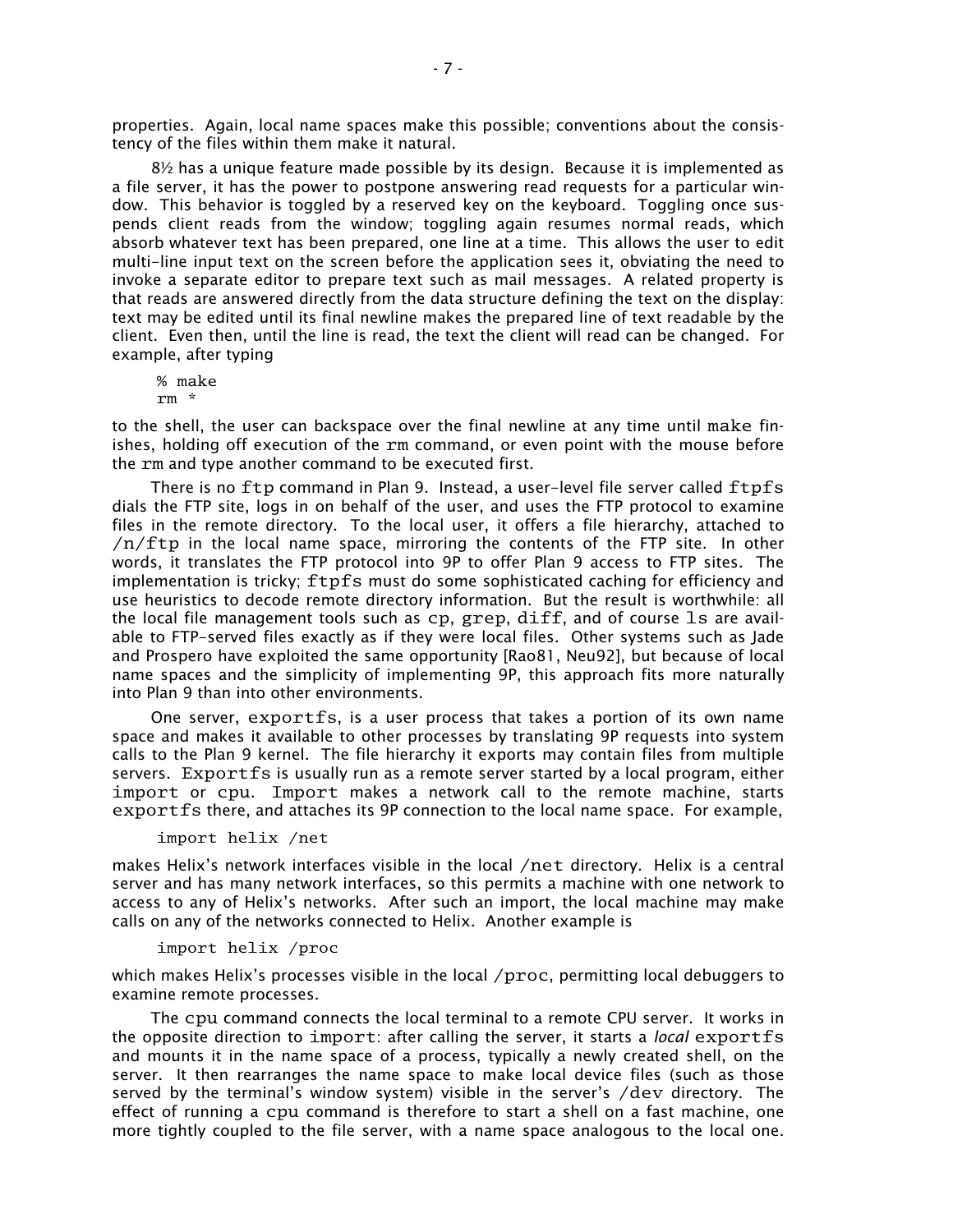All local device files are visible remotely, so remote applications have full access to local services such as bitmap graphics, /dev/cons, and so on. This is not the same as rlogin, which does nothing to reproduce the local name space on the remote system, nor is it the same as file sharing with, say, NFS, which can achieve some name space equivalence but not the combination of access to local hardware devices, remote files, and remote CPU resources. The cpu command is a uniquely transparent mechanism. For example, it is reasonable to start a window system in a window running a cpu command; all windows created there automatically start processes on the CPU server.

## **Configurability and administration**

The uniform interconnection of components in Plan 9 makes it possible to configure a Plan 9 installation many different ways. A single laptop PC can function as a stand-alone Plan 9 system; at the other extreme, our setup has central multiprocessor CPU servers and file servers and scores of terminals ranging from small PCs to high-end graphics workstations. It is such large installations that best represent how Plan 9 operates.

The system software is portable and the same operating system runs on all hardware. Except for performance, the appearance of the system on, say, an SGI workstation is the same as on a laptop. Since computing and file services are centralized, and terminals have no permanent file storage, all terminals are functionally identical. In this way, Plan 9 has one of the good properties of old timesharing systems, where a user could sit in front of any machine and see the same system. In the modern workstation community, machines tend to be owned by people who customize them by storing private information on local disk. We reject this style of use, although the system itself can be used this way. In our group, we have a laboratory with many public-access machines—a terminal room—and a user may sit down at any one of them and work.

Central file servers centralize not just the files, but also their administration and maintenance. In fact, one server is the main server, holding all system files; other servers provide extra storage or are available for debugging and other special uses, but the system software resides on one machine. This means that each program has a single copy of the binary for each architecture, so it is trivial to install updates and bug fixes. There is also a single user database; there is no need to synchronize distinct /etc/passwd files. On the other hand, depending on a single central server does limit the size of an installation.

Another example of the power of centralized file service is the way Plan 9 administers network information. On the central server there is a directory,  $\Delta_{\text{lib}}$  and that contains all the information necessary to administer the local Ethernet and other networks. All the machines use the same database to talk to the network; there is no need to manage a distributed naming system or keep parallel files up to date. To install a new machine on the local Ethernet, choose a name and IP address and add these to a single file in  $\text{/lib/ndb}$ ; all the machines in the installation will be able to talk to it immediately. To start running, plug the machine into the network, turn it on, and use BOOTP and TFTP to load the kernel. All else is automatic.

Finally, the automated dump file system frees all users from the need to maintain their systems, while providing easy access to backup files without tapes, special commands, or the involvement of support staff. It is difficult to overstate the improvement in lifestyle afforded by this service.

Plan 9 runs on a variety of hardware without constraining how to configure an installation. In our laboratory, we chose to use central servers because they amortize costs and administration. A sign that this is a good decision is that our cheap terminals remain comfortable places to work for about five years, much longer than workstations that must provide the complete computing environment. We do, however, upgrade the central machines, so the computation available from even old Plan 9 terminals improves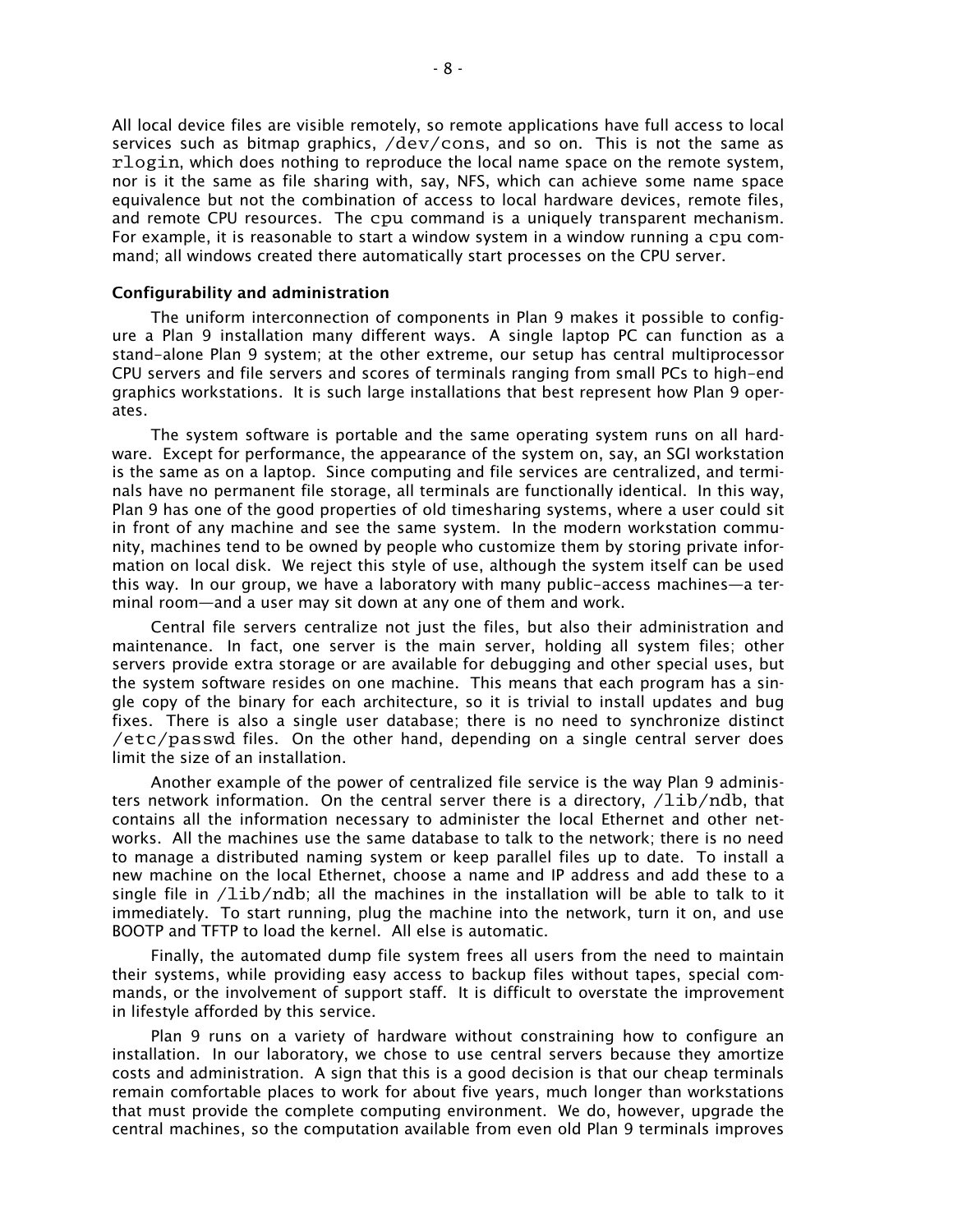with time. The money saved by avoiding regular upgrades of terminals is instead spent on the newest, fastest multiprocessor servers. We estimate this costs about half the money of networked workstations yet provides general access to more powerful machines.

#### **C Programming**

Plan 9 utilities are written in several languages. Some are scripts for the shell, rc [Duff90]; a handful are written in a new C-like concurrent language called Alef [Wint95], described below. The great majority, though, are written in a dialect of ANSI C [ANSIC]. Of these, most are entirely new programs, but some originate in pre-ANSI C code from our research UNIX system [UNIX85]. These have been updated to ANSI C and reworked for portability and cleanliness.

The Plan 9 C dialect has some minor extensions, described elsewhere [Pike95], and a few major restrictions. The most important restriction is that the compiler demands that all function definitions have ANSI prototypes and all function calls appear in the scope of a prototyped declaration of the function. As a stylistic rule, the prototyped declaration is placed in a header file included by all files that call the function. Each system library has an associated header file, declaring all functions in that library. For example, the standard Plan 9 library is called libc, so all C source files include  $\langle$ libc.h>. These rules guarantee that all functions are called with arguments having the expected types  $-$  something that was not true with pre-ANSI C programs.

Another restriction is that the C compilers accept only a subset of the preprocessor directives required by ANSI. The main omission is  $\#\texttt{if}$ , since we believe it is never necessary and often abused. Also, its effect is better achieved by other means. For instance, an  $\#\texttt{if}$  used to toggle a feature at compile time can be written as a regular  $\texttt{if}$ statement, relying on compile-time constant folding and dead code elimination to discard object code.

Conditional compilation, even with #ifdef, is used sparingly in Plan 9. The only architecture-dependent  $\# \text{if} \text{defs}$  in the system are in low-level routines in the graphics library. Instead, we avoid such dependencies or, when necessary, isolate them in separate source files or libraries. Besides making code hard to read, #ifdefs make it impossible to know what source is compiled into the binary or whether source protected by them will compile or work properly. They make it harder to maintain software.

The standard Plan 9 library overlaps much of ANSI C and POSIX [POSIX], but diverges when appropriate to Plan 9's goals or implementation. When the semantics of a function change, we also change the name. For instance, instead of UNIX's creat, Plan 9 has a create function that takes three arguments, the original two plus a third that, like the second argument of open, defines whether the returned file descriptor is to be opened for reading, writing, or both. This design was forced by the way 9P implements creation, but it also simplifies the common use of create to initialize a temporary file.

Another departure from ANSI C is that Plan 9 uses a 16-bit character set called Unicode [ISO10646, Unicode]. Although we stopped short of full internationalization, Plan 9 treats the representation of all major languages uniformly throughout all its software. To simplify the exchange of text between programs, the characters are packed into a byte stream by an encoding we designed, called UTF-8, which is now becoming accepted as a standard [FSSUTF]. It has several attractive properties, including byteorder independence, backwards compatibility with ASCII, and ease of implementation.

There are many problems in adapting existing software to a large character set with an encoding that represents characters with a variable number of bytes. ANSI C addresses some of the issues but falls short of solving them all. It does not pick a character set encoding and does not define all the necessary I/O library routines.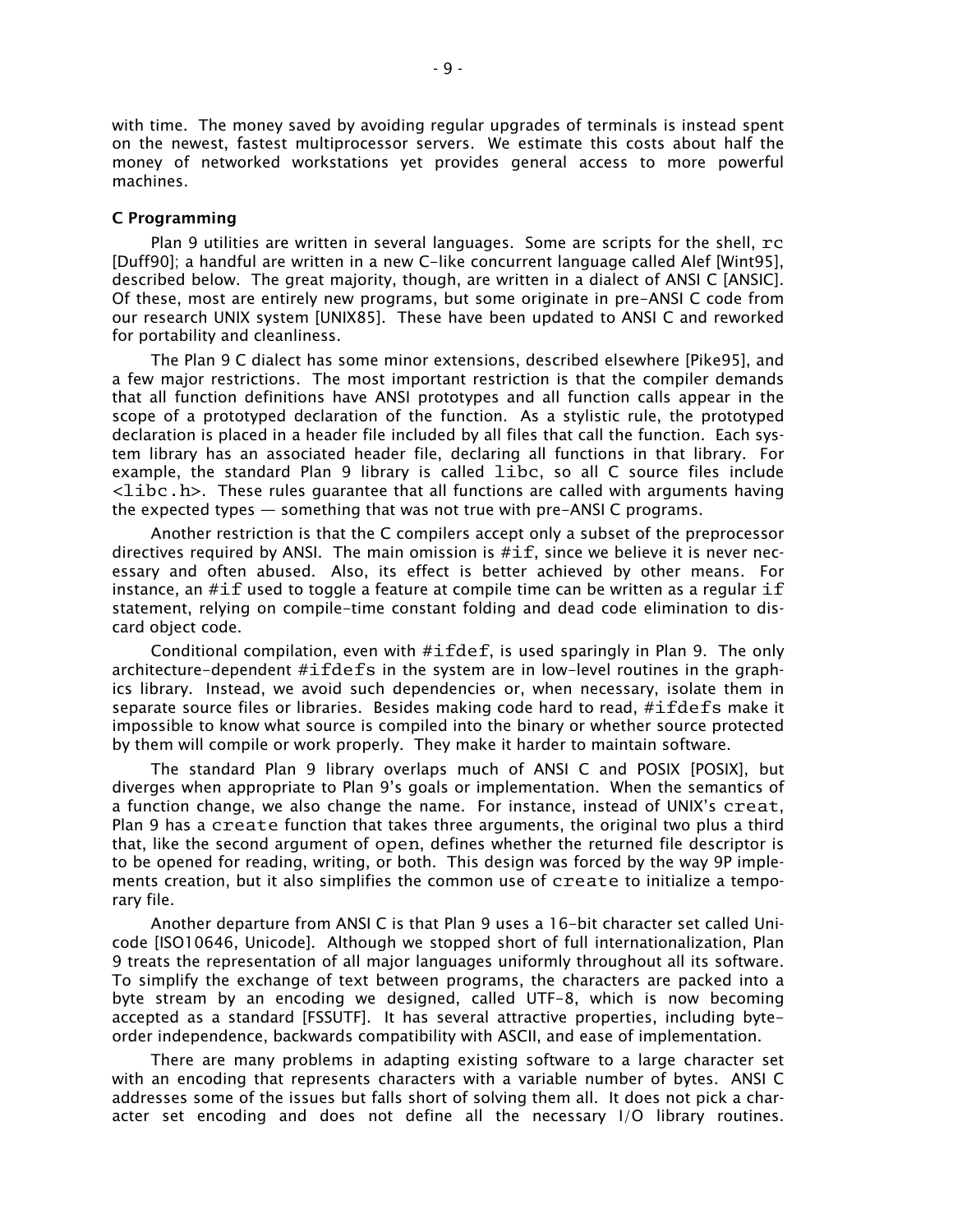Furthermore, the functions it *does* define have engineering problems. Since the standard left too many problems unsolved, we decided to build our own interface. A separate paper has the details [Pike93].

A small class of Plan 9 programs do not follow the conventions discussed in this section. These are programs imported from and maintained by the UNIX community; tex is a representative example. To avoid reconverting such programs every time a new version is released, we built a porting environment, called the ANSI C/POSIX Environment, or APE [Tric95]. APE comprises separate include files, libraries, and commands, conforming as much as possible to the strict ANSI C and base-level POSIX specifications. To port network-based software such as X Windows, it was necessary to add some extensions to those specifications, such as the BSD networking functions.

## **Portability and Compilation**

Plan 9 is portable across a variety of processor architectures. Within a single computing session, it is common to use several architectures: perhaps the window system running on an Intel processor connected to a MIPS-based CPU server with files resident on a SPARC system. For this heterogeneity to be transparent, there must be conventions about data interchange between programs; for software maintenance to be straightforward, there must be conventions about cross-architecture compilation.

To avoid byte order problems, data is communicated between programs as text whenever practical. Sometimes, though, the amount of data is high enough that a binary format is necessary; such data is communicated as a byte stream with a predefined encoding for multi-byte values. In the rare cases where a format is complex enough to be defined by a data structure, the structure is never communicated as a unit; instead, it is decomposed into individual fields, encoded as an ordered byte stream, and then reassembled by the recipient. These conventions affect data ranging from kernel or application program state information to object file intermediates generated by the compiler.

Programs, including the kernel, often present their data through a file system interface, an access mechanism that is inherently portable. For example, the system clock is represented by a decimal number in the file  $/dev/time$ ; the time library function (there is no time system call) reads the file and converts it to binary. Similarly, instead of encoding the state of an application process in a series of flags and bits in private memory, the kernel presents a text string in the file named status in the /proc file system associated with each process. The Plan 9 ps command is trivial: it prints the contents of the desired status files after some minor reformatting; moreover, after

#### import helix /proc

a local ps command reports on the status of Helix's processes.

Each supported architecture has its own compilers and loader. The C and Alef compilers produce intermediate files that are portably encoded; the contents are unique to the target architecture but the format of the file is independent of compiling processor type. When a compiler for a given architecture is compiled on another type of processor and then used to compile a program there, the intermediate produced on the new architecture is identical to the intermediate produced on the native processor. From the compiler's point of view, every compilation is a cross-compilation.

Although each architecture's loader accepts only intermediate files produced by compilers for that architecture, such files could have been generated by a compiler executing on any type of processor. For instance, it is possible to run the MIPS compiler on a 486, then use the MIPS loader on a SPARC to produce a MIPS executable.

Since Plan 9 runs on a variety of architectures, even in a single installation, distinguishing the compilers and intermediate names simplifies multi-architecture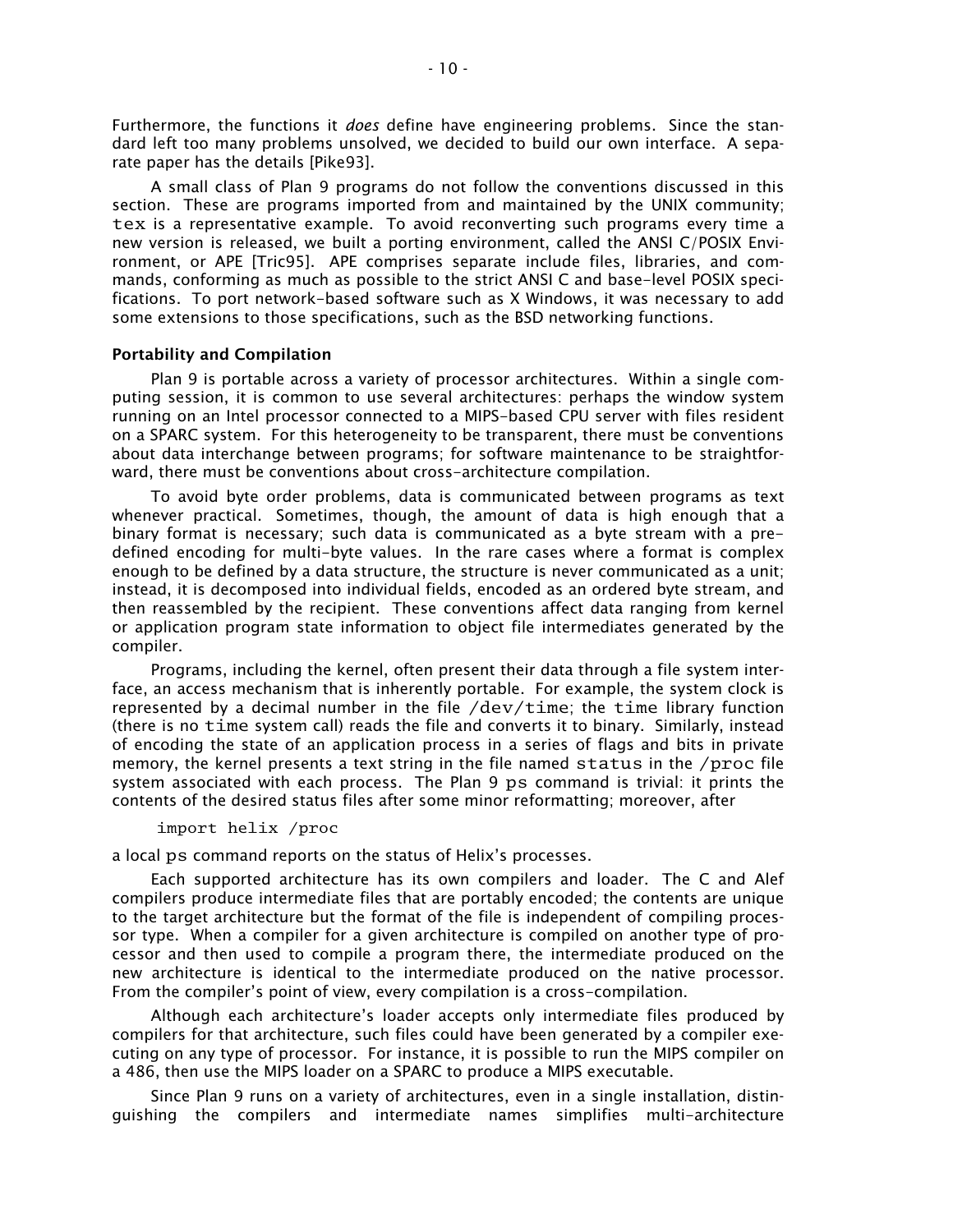development from a single source tree. The compilers and the loader for each architecture are uniquely named; there is no cc command. The names are derived by concatenating a code letter associated with the target architecture with the name of the compiler or loader. For example, the letter '8' is the code letter for Intel x86 processors; the C compiler is named 8c, the Alef compiler 8al, and the loader is called 8l. Similarly, the compiler intermediate files are suffixed .8, not .o.

The Plan 9 build program mk, a relative of make, reads the names of the current and target architectures from environment variables called \$cputype and \$objtype. By default the current processor is the target, but setting \$objtype to the name of another architecture before invoking mk results in a cross-build:

# % objtype=sparc mk

builds a program for the SPARC architecture regardless of the executing machine. The value of \$objtype selects a file of architecture-dependent variable definitions that configures the build to use the appropriate compilers and loader. Although simpleminded, this technique works well in practice: all applications in Plan 9 are built from a single source tree and it is possible to build the various architectures in parallel without conflict.

## **Parallel programming**

Plan 9's support for parallel programming has two aspects. First, the kernel provides a simple process model and a few carefully designed system calls for synchronization and sharing. Second, a new parallel programming language called Alef supports concurrent programming. Although it is possible to write parallel programs in C, Alef is the parallel language of choice.

There is a trend in new operating systems to implement two classes of processes: normal UNIX-style processes and light-weight kernel threads. Instead, Plan 9 provides a single class of process but allows fine control of the sharing of a process's resources such as memory and file descriptors. A single class of process is a feasible approach in Plan 9 because the kernel has an efficient system call interface and cheap process creation and scheduling.

Parallel programs have three basic requirements: management of resources shared between processes, an interface to the scheduler, and fine-grain process synchronization using spin locks. On Plan 9, new processes are created using the rfork system call. Rfork takes a single argument, a bit vector that specifies which of the parent process's resources should be shared, copied, or created anew in the child. The resources controlled by rfork include the name space, the environment, the file descriptor table, memory segments, and notes (Plan 9's analog of UNIX signals). One of the bits controls whether the rfork call will create a new process; if the bit is off, the resulting modification to the resources occurs in the process making the call. For example, a process calls  $rfork(RFNAMEG)$  to disconnect its name space from its parent's. Alef uses a fine-grained fork in which all the resources, including memory, are shared between parent and child, analogous to creating a kernel thread in many systems.

An indication that rfork is the right model is the variety of ways it is used. Other than the canonical use in the library routine fork, it is hard to find two calls to rfork with the same bits set; programs use it to create many different forms of sharing and resource allocation. A system with just two types of processes—regular processes and threads-could not handle this variety.

There are two ways to share memory. First, a flag to rfork causes all the memory segments of the parent to be shared with the child (except the stack, which is forked copy-on-write regardless). Alternatively, a new segment of memory may be attached using the segattach system call; such a segment will always be shared between parent and child.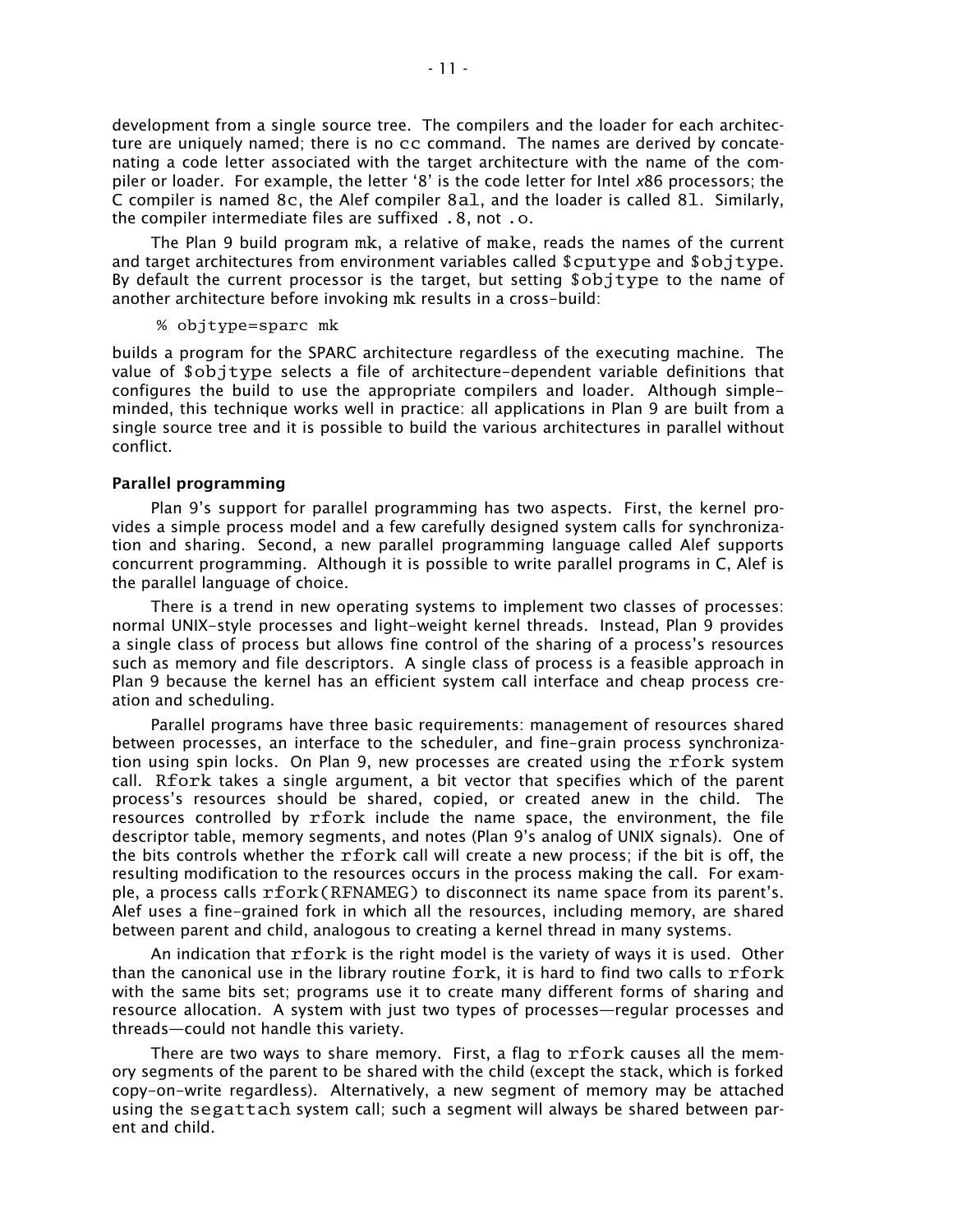The rendezvous system call provides a way for processes to synchronize. Alef uses it to implement communication channels, queuing locks, multiple reader/writer locks, and the sleep and wakeup mechanism. Rendezvous takes two arguments, a tag and a value. When a process calls rendezvous with a tag it sleeps until another process presents a matching tag. When a pair of tags match, the values are exchanged between the two processes and both rendezvous calls return. This primitive is sufficient to implement the full set of synchronization routines.

Finally, spin locks are provided by an architecture-dependent library at user level. Most processors provide atomic test and set instructions that can be used to implement locks. A notable exception is the MIPS R3000, so the SGI Power series multiprocessors have special lock hardware on the bus. User processes gain access to the lock hardware by mapping pages of hardware locks into their address space using the segattach system call.

A Plan 9 process in a system call will block regardless of its 'weight'. This means that when a program wishes to read from a slow device without blocking the entire calculation, it must fork a process to do the read for it. The solution is to start a satellite process that does the I/O and delivers the answer to the main program through shared memory or perhaps a pipe. This sounds onerous but works easily and efficiently in practice; in fact, most interactive Plan 9 applications, even relatively ordinary ones written in C, such as the text editor Sam [Pike87], run as multiprocess programs.

The kernel support for parallel programming in Plan 9 is a few hundred lines of portable code; a handful of simple primitives enable the problems to be handled cleanly at user level. Although the primitives work fine from C, they are particularly expressive from within Alef. The creation and management of slave I/O processes can be written in a few lines of Alef, providing the foundation for a consistent means of multiplexing data flows between arbitrary processes. Moreover, implementing it in a language rather than in the kernel ensures consistent semantics between all devices and provides a more general multiplexing primitive. Compare this to the UNIX select system call: select applies only to a restricted set of devices, legislates a style of multiprogramming in the kernel, does not extend across networks, is difficult to implement, and is hard to use.

Another reason parallel programming is important in Plan 9 is that multi-threaded user-level file servers are the preferred way to implement services. Examples of such servers include the programming environment Acme [Pike94], the name space exporting tool exportfs [PPTTW93], the HTTP daemon, and the network name servers cs and dns [PrWi93]. Complex applications such as Acme prove that careful operating system support can reduce the difficulty of writing multi-threaded applications without moving threading and synchronization primitives into the kernel.

#### **Implementation of Name Spaces**

User processes construct name spaces using three system calls: mount, bind, and unmount. The mount system call attaches a tree served by a file server to the current name space. Before calling mount, the client must (by outside means) acquire a connection to the server in the form of a file descriptor that may be written and read to transmit 9P messages. That file descriptor represents a pipe or network connection.

The mount call attaches a new hierarchy to the existing name space. The bind system call, on the other hand, duplicates some piece of existing name space at another point in the name space. The unmount system call allows components to be removed.

Using either bind or mount, multiple directories may be stacked at a single point in the name space. In Plan 9 terminology, this is a *union* directory and behaves like the concatenation of the constituent directories. A flag argument to bind and mount specifies the position of a new directory in the union, permitting new elements to be added either at the front or rear of the union or to replace it entirely. When a file lookup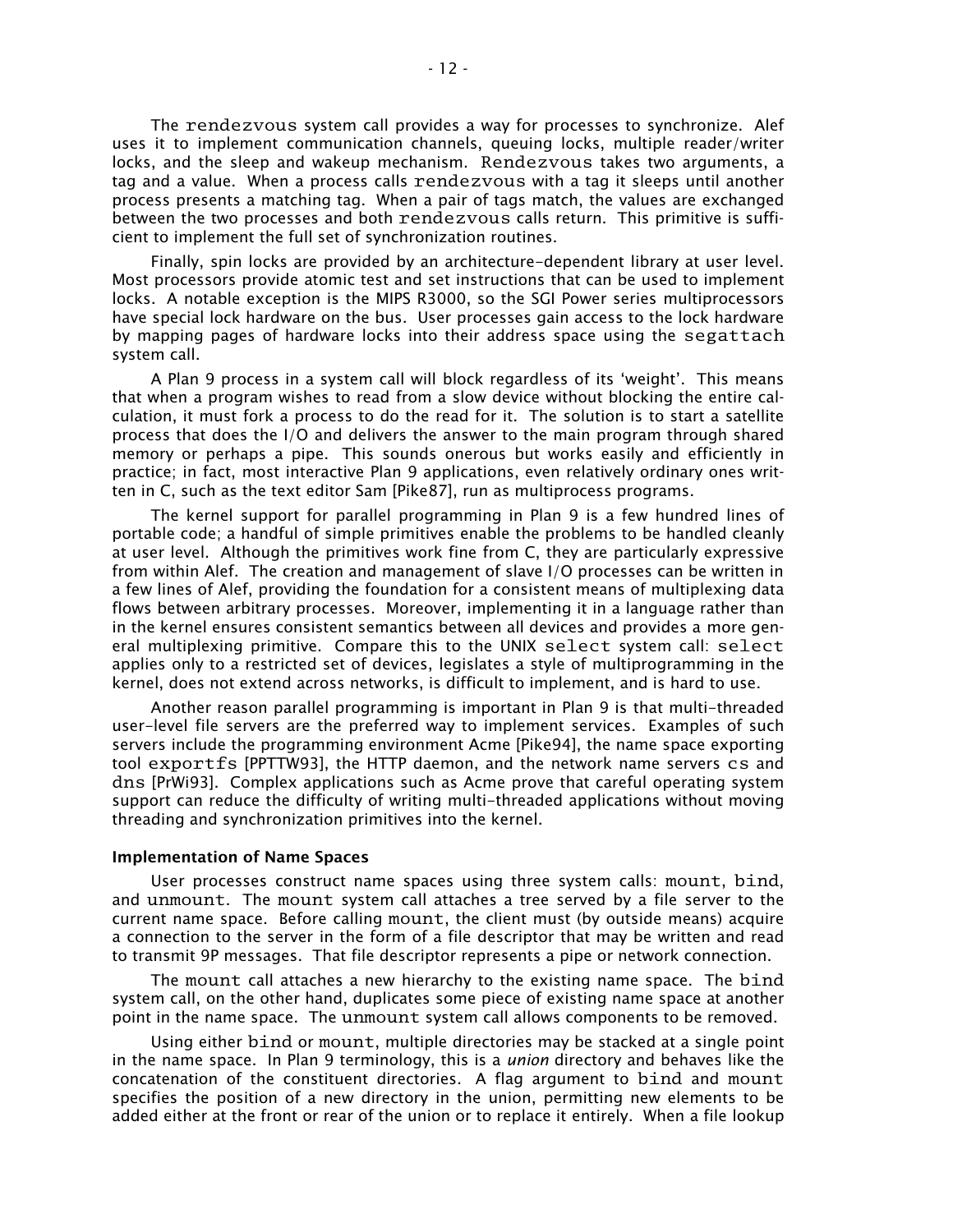is performed in a union directory, each component of the union is searched in turn and the first match taken; likewise, when a union directory is read, the contents of each of the component directories is read in turn. Union directories are one of the most widely used organizational features of the Plan 9 name space. For instance, the directory /bin is built as a union of /\$cputype/bin (program binaries), / $rc/b$ in (shell scripts), and perhaps more directories provided by the user. This construction makes the shell \$PATH variable unnecessary.

One question raised by union directories is which element of the union receives a newly created file. After several designs, we decided on the following. By default, directories in unions do not accept new files, although the create system call applied to an existing file succeeds normally. When a directory is added to the union, a flag to bind or mount enables create permission (a property of the name space) in that directory. When a file is being created with a new name in a union, it is created in the first directory of the union with create permission; if that creation fails, the entire create fails. This scheme enables the common use of placing a private directory anywhere in a union of public ones, while allowing creation only in the private directory.

By convention, kernel device file systems are bound into the /dev directory, but to bootstrap the name space building process it is necessary to have a notation that permits direct access to the devices without an existing name space. The root directory of the tree served by a device driver can be accessed using the syntax  $\#c$ , where *c* is a unique character (typically a letter) identifying the *type* of the device. Simple device drivers serve a single level directory containing a few files. As an example, each serial port is represented by a data and a control file:

```
% bind −a '#t' /dev
% cd /dev
% ls −l eia*
−−rw−rw−rw− t 0 bootes bootes 0 Feb 24 21:14 eia1
−−rw−rw−rw− t 0 bootes bootes 0 Feb 24 21:14 eia1ctl
−−rw−rw−rw− t 0 bootes bootes 0 Feb 24 21:14 eia2
−−rw−rw−rw− t 0 bootes bootes 0 Feb 24 21:14 eia2ctl
```
The bind program is an encapsulation of the bind system call; its −a flag positions the new directory at the end of the union. The data files eia1 and eia2 may be read and written to communicate over the serial line. Instead of using special operations on these files to control the devices, commands written to the files eia1ctl and eia2ctl control the corresponding device; for example, writing the text string b1200 to /dev/eia1ctl sets the speed of that line to 1200 baud. Compare this to the UNIX ioctl system call: in Plan 9, devices are controlled by textual messages, free of byte order problems, with clear semantics for reading and writing. It is common to configure or debug devices using shell scripts.

It is the universal use of the 9P protocol that connects Plan 9's components together to form a distributed system. Rather than inventing a unique protocol for each service such as rlogin, FTP, TFTP, and X windows, Plan 9 implements services in terms of operations on file objects, and then uses a single, well-documented protocol to exchange information between computers. Unlike NFS, 9P treats files as a sequence of bytes rather than blocks. Also unlike NFS, 9P is stateful: clients perform remote procedure calls to establish pointers to objects in the remote file server. These pointers are called file identifiers or *fids*. All operations on files supply a fid to identify an object in the remote file system.

The 9P protocol defines 17 messages, providing means to authenticate users, navigate fids around a file system hierarchy, copy fids, perform I/O, change file attributes, and create and delete files. Its complete specification is in Section 5 of the Programmer's Manual [9man]. Here is the procedure to gain access to the name hierarchy supplied by a server. A file server connection is established via a pipe or network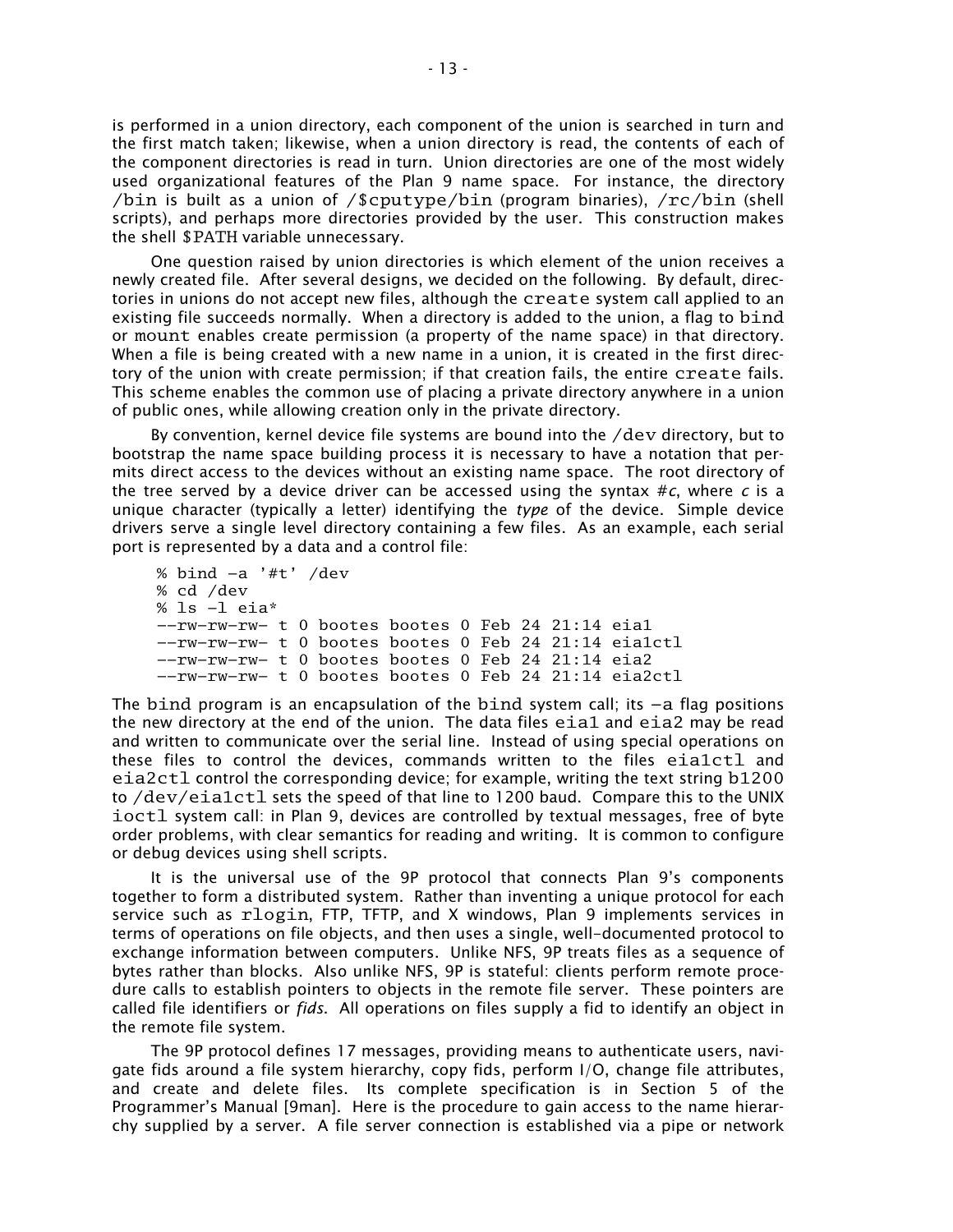connection. An initial session message performs a bilateral authentication between client and server. An attach message then connects a fid suggested by the client to the root of the server file tree. The attach message includes the identity of the user performing the attach; henceforth all fids derived from the root fid will have permissions associated with that user. Multiple users may share the connection, but each must perform an attach to establish his or her identity.

The walk message moves a fid through a single level of the file system hierarchy. The clone message takes an established fid and produces a copy that points to the same file as the original. Its purpose is to enable walking to a file in a directory without losing the fid on the directory. The open message locks a fid to a specific file in the hierarchy, checks access permissions, and prepares the fid for I/O. The read and write messages allow I/O at arbitrary offsets in the file; the maximum size transferred is defined by the protocol. The clunk message indicates the client has no further use for a fid. The remove message behaves like clunk but causes the file associated with the fid to be removed and any associated resources on the server to be deallocated.

9P has two forms: RPC messages sent on a pipe or network connection and a procedural interface within the kernel. Since kernel device drivers are directly addressable, there is no need to pass messages to communicate with them; instead each 9P transaction is implemented by a direct procedure call. For each fid, the kernel maintains a local representation in a data structure called a *channel*, so all operations on files performed by the kernel involve a channel connected to that fid. The simplest example is a user process's file descriptors, which are indexes into an array of channels. A table in the kernel provides a list of entry points corresponding one to one with the 9P messages for each device. A system call such as read from the user translates into one or more procedure calls through that table, indexed by the type character stored in the channel: procread, eiaread, etc. Each call takes at least one channel as an argument. A special kernel driver, called the *mount* driver, translates procedure calls to messages, that is, it converts local procedure calls to remote ones. In effect, this special driver becomes a local proxy for the files served by a remote file server. The channel pointer in the local call is translated to the associated fid in the transmitted message.

The mount driver is the sole RPC mechanism employed by the system. The semantics of the supplied files, rather than the operations performed upon them, create a particular service such as the cpu command. The mount driver demultiplexes protocol messages between clients sharing a communication channel with a file server. For each outgoing RPC message, the mount driver allocates a buffer labeled by a small unique integer, called a *tag*. The reply to the RPC is labeled with the same tag, which is used by the mount driver to match the reply with the request.

The kernel representation of the name space is called the *mount table*, which stores a list of bindings between channels. Each entry in the mount table contains a pair of channels: a *from* channel and a *to* channel. Every time a walk succeeds in moving a channel to a new location in the name space, the mount table is consulted to see if a from' channel matches the new name; if so the 'to' channel is cloned and substituted for the original. Union directories are implemented by converting the 'to' channel into a list of channels: a successful walk to a union directory returns a 'to' channel that forms the head of a list of channels, each representing a component directory of the union. If a walk fails to find a file in the first directory of the union, the list is followed, the next component cloned, and walk tried on that directory.

Each file in Plan 9 is uniquely identified by a set of integers: the type of the channel (used as the index of the function call table), the server or device number distinguishing the server from others of the same type (decided locally by the driver), and a *qid* formed from two 32-bit numbers called *path* and *version*. The path is a unique file number assigned by a device driver or file server when a file is created. The version number is updated whenever the file is modified; as described in the next section, it can be used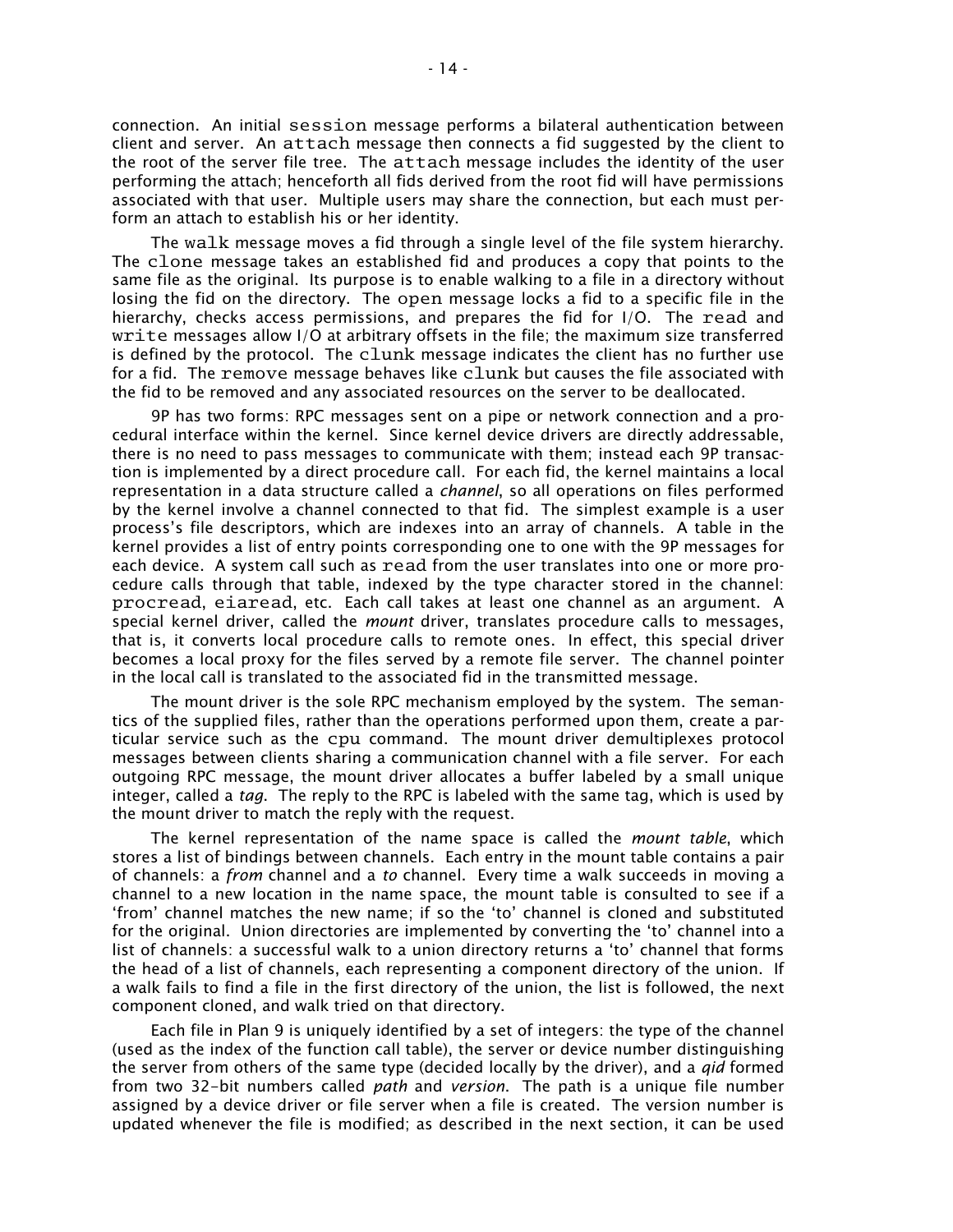to maintain cache coherency between clients and servers.

The type and device number are analogous to UNIX major and minor device numbers; the qid is analogous to the i-number. The device and type connect the channel to a device driver and the qid identifies the file within that device. If the file recovered from a walk has the same type, device, and qid path as an entry in the mount table, they are the same file and the corresponding substitution from the mount table is made. This is how the name space is implemented.

# **File Caching**

The 9P protocol has no explicit support for caching files on a client. The large memory of the central file server acts as a shared cache for all its clients, which reduces the total amount of memory needed across all machines in the network. Nonetheless, there are sound reasons to cache files on the client, such as a slow connection to the file server.

The version field of the qid is changed whenever the file is modified, which makes it possible to do some weakly coherent forms of caching. The most important is client caching of text and data segments of executable files. When a process execs a program, the file is re-opened and the gid's version is compared with that in the cache; if they match, the local copy is used. The same method can be used to build a local caching file server. This user-level server interposes on the 9P connection to the remote server and monitors the traffic, copying data to a local disk. When it sees a read of known data, it answers directly, while writes are passed on immediately—the cache is write-through-to keep the central copy up to date. This is transparent to processes on the terminal and requires no change to 9P; it works well on home machines connected over serial lines. A similar method can be applied to build a general client cache in unused local memory, but this has not been done in Plan 9.

## **Networks and Communication Devices**

Network interfaces are kernel-resident file systems, analogous to the EIA device described earlier. Call setup and shutdown are achieved by writing text strings to the control file associated with the device; information is sent and received by reading and writing the data file. The structure and semantics of the devices is common to all networks so, other than a file name substitution, the same procedure makes a call using TCP over Ethernet as URP over Datakit [Fra80].

This example illustrates the structure of the TCP device:

```
% ls −lp /net/tcp
d−r−xr−xr−x I 0 bootes bootes 0 Feb 23 20:20 0
d−r−xr−xr−x I 0 bootes bootes 0 Feb 23 20:20 1
−−rw−rw−rw− I 0 bootes bootes 0 Feb 23 20:20 clone
% ls −lp /net/tcp/0
−−rw−rw−−−− I 0 rob bootes 0 Feb 23 20:20 ctl
−−rw−rw−−−− I 0 rob bootes 0 Feb 23 20:20 data
                      bootes 0 Feb 23 20:20 listen
−−r−−r−−r−− I 0 bootes bootes 0 Feb 23 20:20 local
−−r−−r−−r−− I 0 bootes bootes 0 Feb 23 20:20 remote
−−r−−r−−r−− I 0 bootes bootes 0 Feb 23 20:20 status
%
```
The top directory, / $net/top$ , contains a clone file and a directory for each connection, numbered 0 to *n*. Each connection directory corresponds to an TCP/IP connection. Opening clone reserves an unused connection and returns its control file. Reading the control file returns the textual connection number, so the user process can construct the full name of the newly allocated connection directory. The local, remote, and status files are diagnostic; for example, remote contains the address (for TCP, the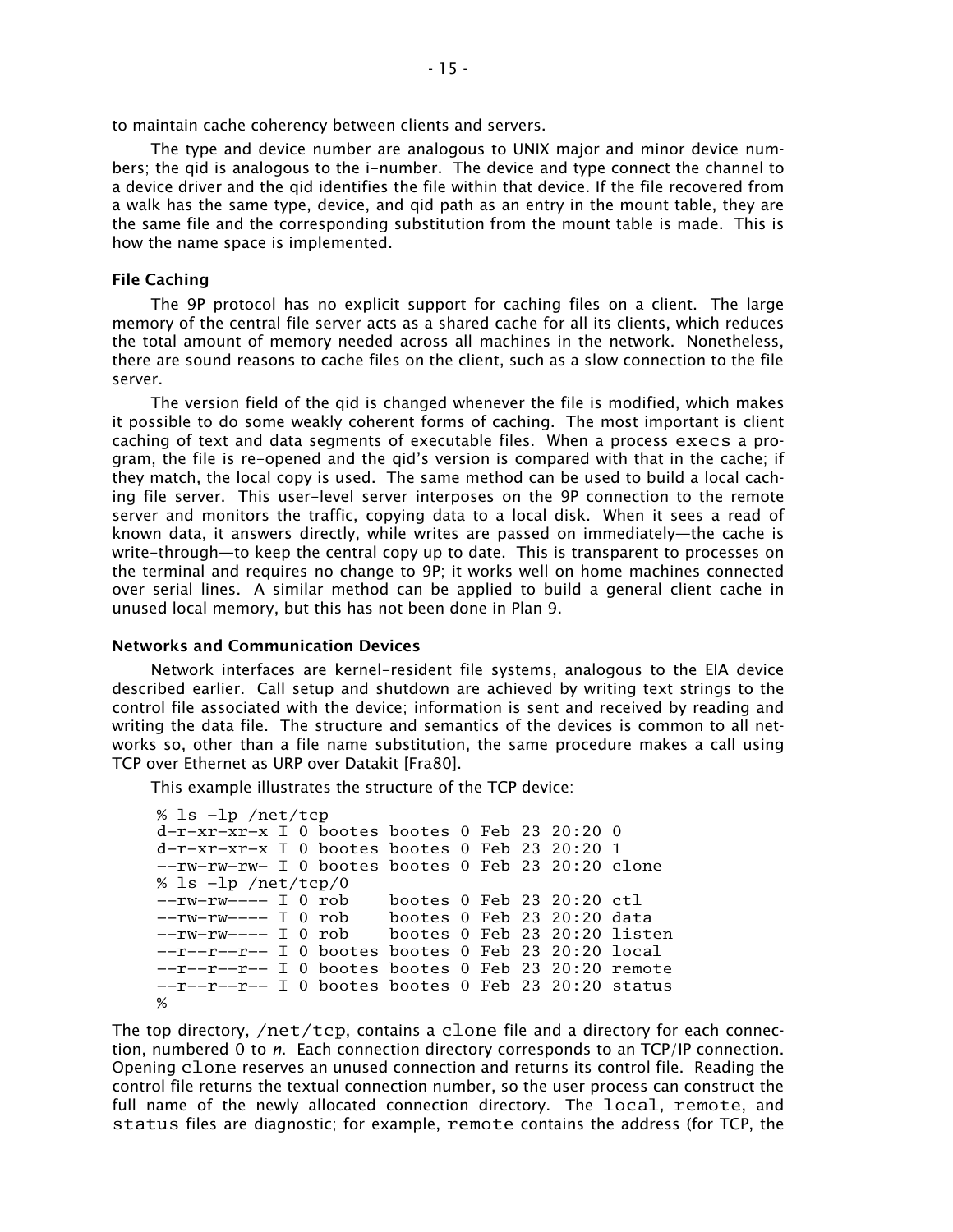IP address and port number) of the remote side.

A call is initiated by writing a connect message with a network-specific address as its argument; for example, to open a Telnet session (port 23) to a remote machine with IP address 135.104.9.52, the string is:

connect 135.104.9.52!23

The write to the control file blocks until the connection is established; if the destination is unreachable, the write returns an error. Once the connection is established, the telnet application reads and writes the data file to talk to the remote Telnet daemon. On the other end, the Telnet daemon would start by writing

announce 23

to its control file to indicate its willingness to receive calls to this port. Such a daemon is called a *listener* in Plan 9.

A uniform structure for network devices cannot hide all the details of addressing and communication for dissimilar networks. For example, Datakit uses textual, hierarchical addresses unlike IP's 32-bit addresses, so an application given a control file must still know what network it represents. Rather than make every application know the addressing of every network, Plan 9 hides these details in a *connection server*, called cs. Cs is a file system mounted in a known place. It supplies a single control file that an application uses to discover how to connect to a host. The application writes the symbolic address and service name for the connection it wishes to make, and reads back the name of the clone file to open and the address to present to it. If there are multiple networks between the machines, cs presents a list of possible networks and addresses to be tried in sequence; it uses heuristics to decide the order. For instance, it presents the highest-bandwidth choice first.

A single library function called dial talks to cs to establish the connection. An application that uses dial needs no changes, not even recompilation, to adapt to new networks; the interface to cs hides the details.

The uniform structure for networks in Plan 9 makes the import command all that is needed to construct gateways.

#### **Kernel structure for networks**

The kernel plumbing used to build Plan 9 communications channels is called *streams* [Rit84][Presotto]. A stream is a bidirectional channel connecting a physical or pseudo-device to a user process. The user process inserts and removes data at one end of the stream; a kernel process acting on behalf of a device operates at the other end. A stream comprises a linear list of *processing modules*. Each module has both an upstream (toward the process) and downstream (toward the device) *put routine*. Calling the put routine of the module on either end of the stream inserts data into the stream. Each module calls the succeeding one to send data up or down the stream. Like UNIX streams [Rit84], Plan 9 streams can be dynamically configured.

## **The IL Protocol**

The 9P protocol must run above a reliable transport protocol with delimited messages. 9P has no mechanism to recover from transmission errors and the system assumes that each read from a communication channel will return a single 9P message; it does not parse the data stream to discover message boundaries. Pipes and some network protocols already have these properties but the standard IP protocols do not. TCP does not delimit messages, while UDP [RFC768] does not provide reliable in-order delivery.

We designed a new protocol, called IL (Internet Link), to transmit 9P messages over IP. It is a connection-based protocol that provides reliable transmission of sequenced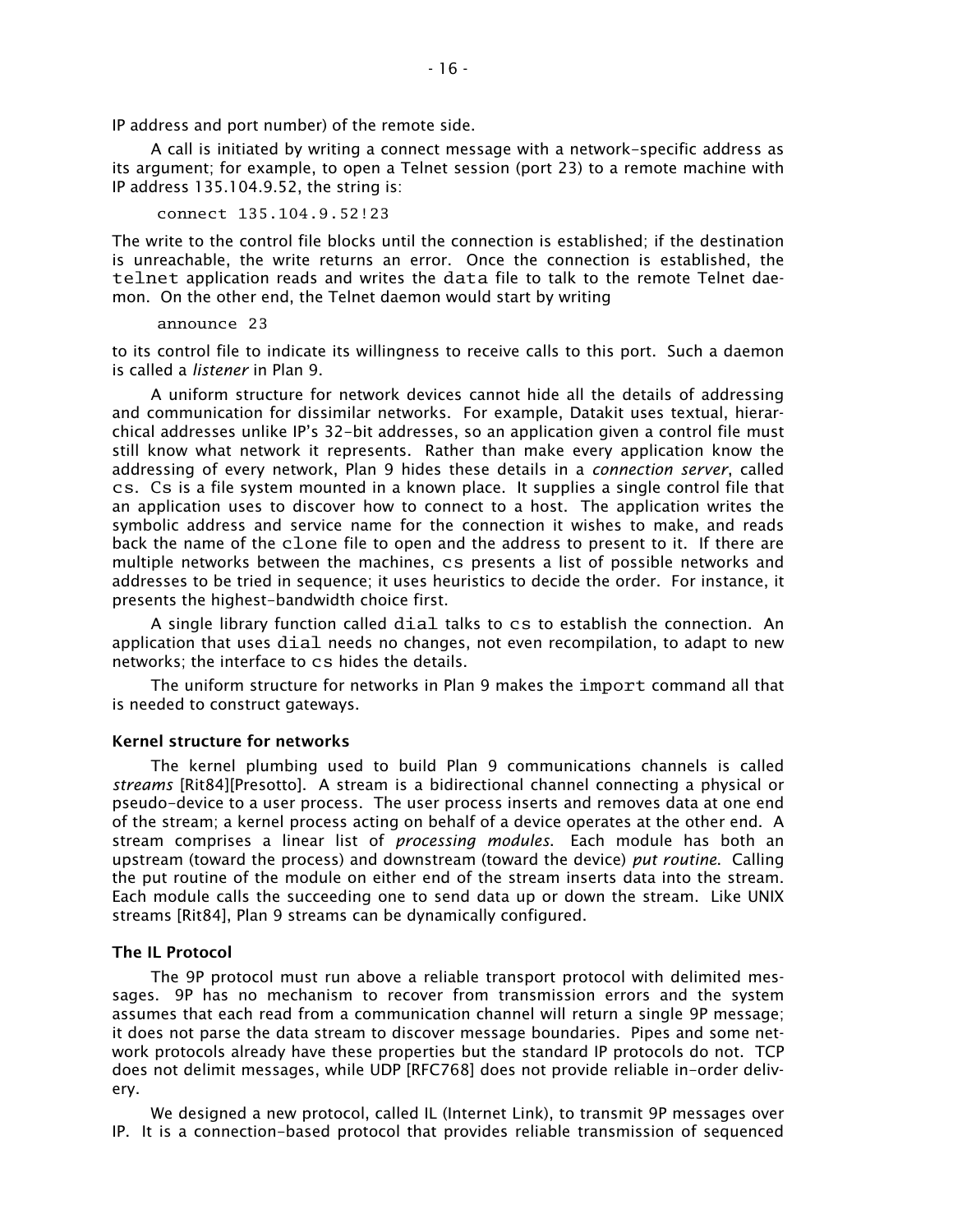messages between machines. Since a process can have only a single outstanding 9P request, there is no need for flow control in IL. Like TCP, IL has adaptive timeouts: it scales acknowledge and retransmission times to match the network speed. This allows the protocol to perform well on both the Internet and on local Ethernets. Also, IL does no blind retransmission, to avoid adding to the congestion of busy networks. Full details are in another paper [PrWi95].

In Plan 9, the implementation of IL is smaller and faster than TCP. IL is our main Internet transport protocol.

## **Overview of authentication**

Authentication establishes the identity of a user accessing a resource. The user requesting the resource is called the *client* and the user granting access to the resource is called the *server*. This is usually done under the auspices of a 9P attach message. A user may be a client in one authentication exchange and a server in another. Servers always act on behalf of some user, either a normal client or some administrative entity, so authentication is defined to be between users, not machines.

Each Plan 9 user has an associated DES [NBS77] authentication key; the user's identity is verified by the ability to encrypt and decrypt special messages called challenges. Since knowledge of a user's key gives access to that user's resources, the Plan 9 authentication protocols never transmit a message containing a cleartext key.

Authentication is bilateral: at the end of the authentication exchange, each side is convinced of the other's identity. Every machine begins the exchange with a DES key in memory. In the case of CPU and file servers, the key, user name, and domain name for the server are read from permanent storage, usually non-volatile RAM. In the case of terminals, the key is derived from a password typed by the user at boot time. A special machine, known as the *authentication server*, maintains a database of keys for all users in its administrative domain and participates in the authentication protocols.

The authentication protocol is as follows: after exchanging challenges, one party contacts the authentication server to create permission-granting *tickets* encrypted with each party's secret key and containing a new conversation key. Each party decrypts its own ticket and uses the conversation key to encrypt the other party's challenge.

This structure is somewhat like Kerberos [MBSS87], but avoids its reliance on synchronized clocks. Also unlike Kerberos, Plan 9 authentication supports a 'speaks for' relation [LABW91] that enables one user to have the authority of another; this is how a CPU server runs processes on behalf of its clients.

Plan 9's authentication structure builds secure services rather than depending on firewalls. Whereas firewalls require special code for every service penetrating the wall, the Plan 9 approach permits authentication to be done in a single place-9P-for all services. For example, the cpu command works securely across the Internet.

#### **Authenticating external connections**

The regular Plan 9 authentication protocol is not suitable for text-based services such as Telnet or FTP. In such cases, Plan 9 users authenticate with hand-held DES calculators called *authenticators*. The authenticator holds a key for the user, distinct from the user's normal authentication key. The user 'logs on' to the authenticator using a  $4$ digit PIN. A correct PIN enables the authenticator for a challenge/response exchange with the server. Since a correct challenge/response exchange is valid only once and keys are never sent over the network, this procedure is not susceptible to replay attacks, yet is compatible with protocols like Telnet and FTP.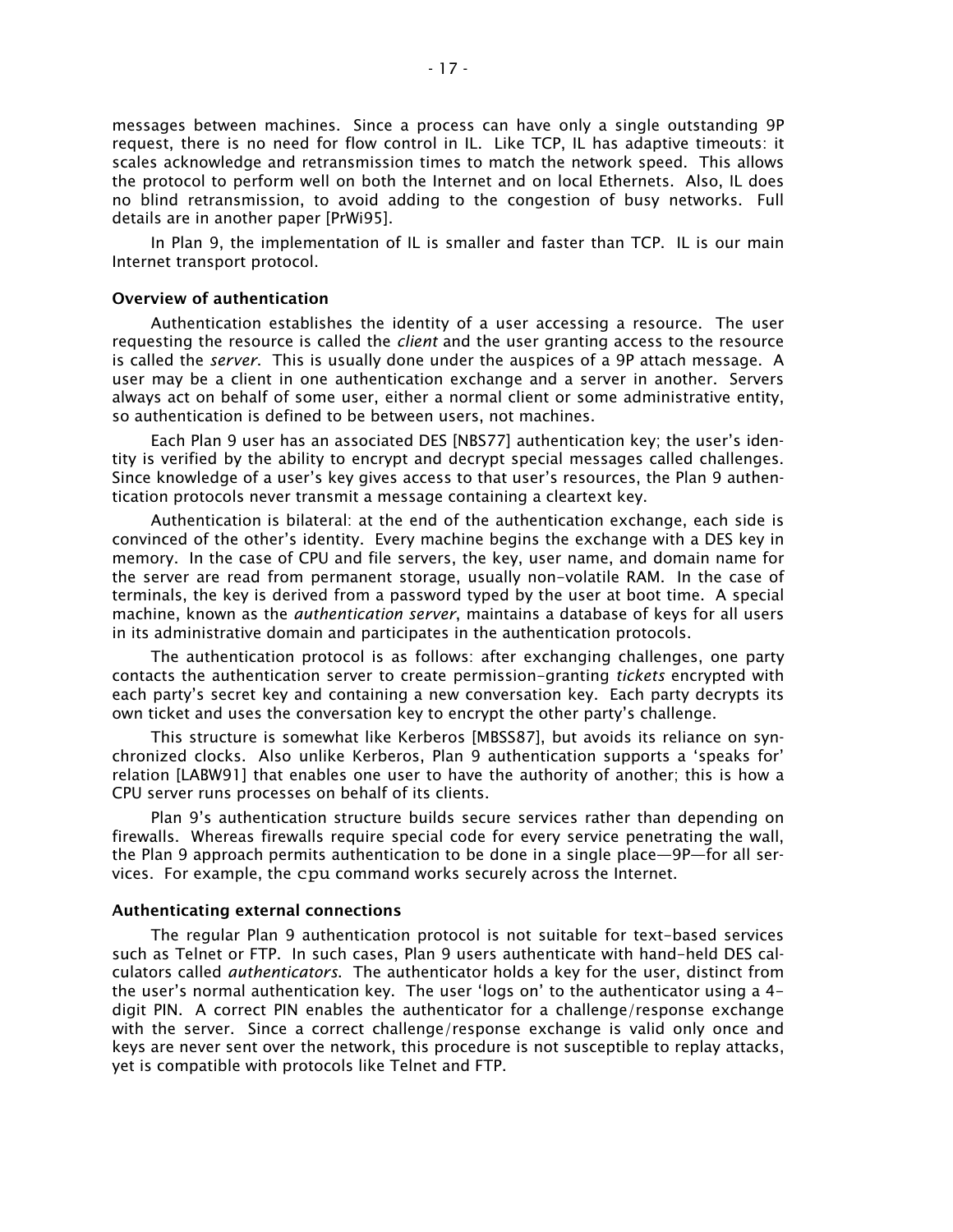# **Special users**

Plan 9 has no super-user. Each server is responsible for maintaining its own security, usually permitting access only from the console, which is protected by a password. For example, file servers have a unique administrative user called adm, with special privileges that apply only to commands typed at the server's physical console. These privileges concern the day-to-day maintenance of the server, such as adding new users and configuring disks and networks. The privileges do *not* include the ability to modify, examine, or change the permissions of any files. If a file is read-protected by a user, only that user may grant access to others.

CPU servers have an equivalent user name that allows administrative access to resources on that server such as the control files of user processes. Such permission is necessary, for example, to kill rogue processes, but does not extend beyond that server. On the other hand, by means of a key held in protected non-volatile RAM, the identity of the administrative user is proven to the authentication server. This allows the CPU server to authenticate remote users, both for access to the server itself and when the CPU server is acting as a proxy on their behalf.

Finally, a special user called none has no password and is always allowed to connect; anyone may claim to be none. None has restricted permissions; for example, it is not allowed to examine dump files and can read only world-readable files.

The idea behind none is analogous to the anonymous user in FTP services. On Plan 9, guest FTP servers are further confined within a special restricted name space. It disconnects guest users from system programs, such as the contents of /bin, but makes it possible to make local files available to guests by binding them explicitly into the space. A restricted name space is more secure than the usual technique of exporting an ad hoc directory tree; the result is a kind of cage around untrusted users.

## **The cpu command and proxied authentication**

When a call is made to a CPU server for a user, say Peter, the intent is that Peter wishes to run processes with his own authority. To implement this property, the CPU server does the following when the call is received. First, the listener forks off a process to handle the call. This process changes to the user none to avoid giving away permissions if it is compromised. It then performs the authentication protocol to verify that the calling user really is Peter, and to prove to Peter that the machine is itself trustworthy. Finally, it reattaches to all relevant file servers using the authentication protocol to identify itself as Peter. In this case, the CPU server is a client of the file server and performs the client portion of the authentication exchange on behalf of Peter. The authentication server will give the process tickets to accomplish this only if the CPU server's administrative user name is allowed to *speak for* Peter.

The *speaks for* relation [LABW91] is kept in a table on the authentication server. To simplify the management of users computing in different authentication domains, it also contains mappings between user names in different domains, for example saying that user rtm in one domain is the same person as user rtmorris in another.

#### **File Permissions**

One of the advantages of constructing services as file systems is that the solutions to ownership and permission problems fall out naturally. As in UNIX, each file or directory has separate read, write, and execute/search permissions for the file's owner, the file's group, and anyone else. The idea of group is unusual: any user name is potentially a group name. A group is just a user with a list of other users in the group. Conventions make the distinction: most people have user names without group members, while groups have long lists of attached names. For example, the sys group traditionally has all the system programmers, and system files are accessible by group sys. Consider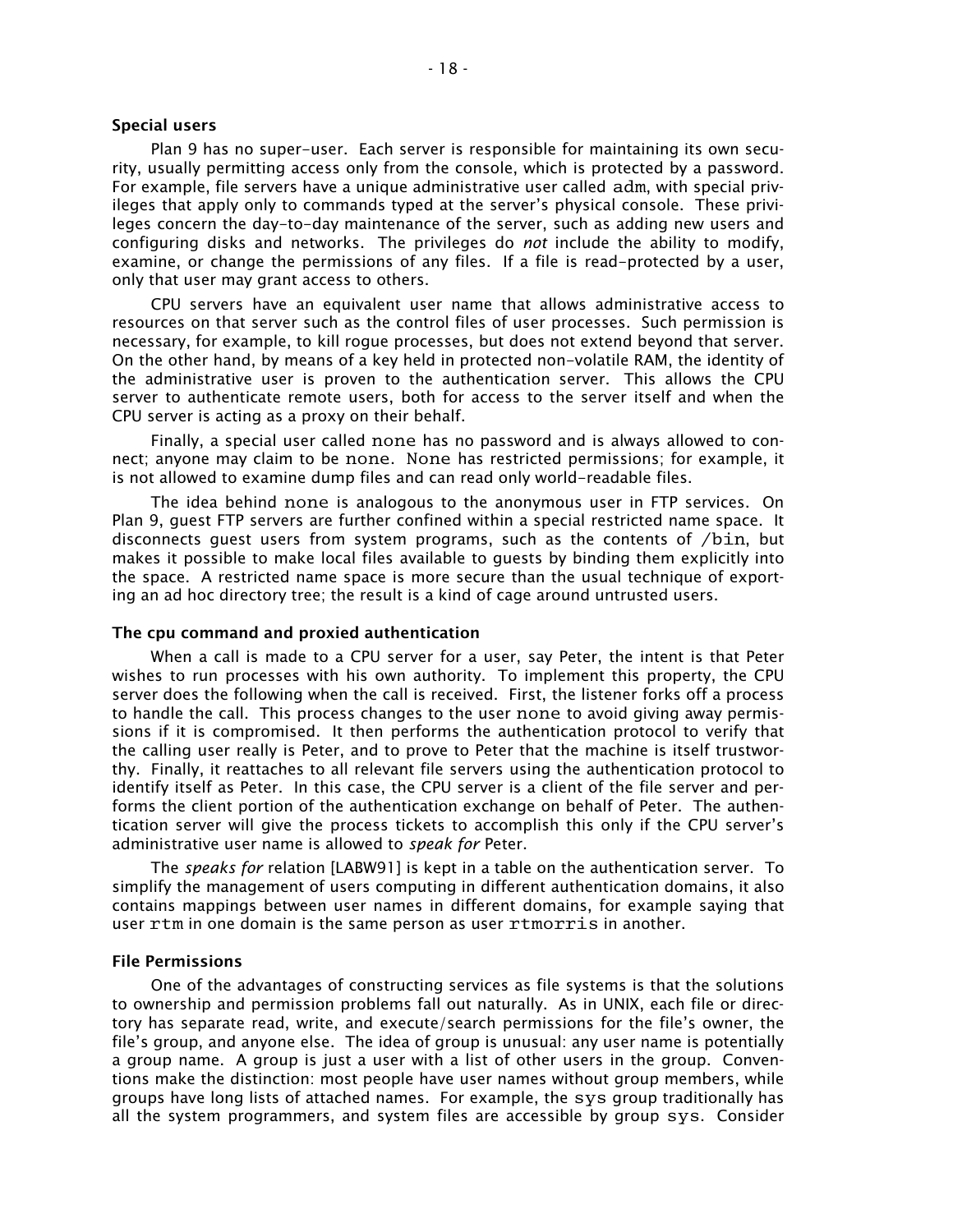the following two lines of a user database stored on a server:

pjw:pjw: sys::pjw,ken,philw,presotto

The first establishes user pjw as a regular user. The second establishes user sys as a group and lists four users who are *members* of that group. The empty colon-separated field is space for a user to be named as the *group leader*. If a group has a leader, that user has special permissions for the group, such as freedom to change the group permissions of files in that group. If no leader is specified, each member of the group is considered equal, as if each were the leader. In our example, only pjw can add members to his group, but all of sys's members are equal partners in that group.

Regular files are owned by the user that creates them. The group name is inherited from the directory holding the new file. Device files are treated specially: the kernel may arrange the ownership and permissions of a file appropriate to the user accessing the file.

A good example of the generality this offers is process files, which are owned and read-protected by the owner of the process. If the owner wants to let someone else access the memory of a process, for example to let the author of a program debug a broken image, the standard chmod command applied to the process files does the job.

Another unusual application of file permissions is the dump file system, which is not only served by the same file server as the original data, but represented by the same user database. Files in the dump are therefore given identical protection as files in the regular file system; if a file is owned by pjw and read-protected, once it is in the dump file system it is still owned by pjw and read-protected. Also, since the dump file system is immutable, the file cannot be changed; it is read-protected forever. Drawbacks are that if the file is readable but should have been read-protected, it is readable forever, and that user names are hard to re-use.

## **Performance**

As a simple measure of the performance of the Plan 9 kernel, we compared the time to do some simple operations on Plan 9 and on SGI's IRIX Release 5.3 running on an SGI Challenge M with a 100MHz MIPS R4400 and a 1-megabyte secondary cache. The test program was written in Alef, compiled with the same compiler, and run on identical hardware, so the only variables are the operating system and libraries.

The program tests the time to do a context switch (rendezvous on Plan 9, blockproc on IRIX); a trivial system call  $(rfork(0))$  and nap $(0)$ ); and lightweight fork (rfork(RFPROC) and sproc(PR\_SFDS|PR\_SADDR)). It also measures the time to send a byte on a pipe from one process to another and the throughput on a pipe between two processes. The results appear in Table 1.

| Test           | Plan 9          | <b>IRIX</b> |
|----------------|-----------------|-------------|
| Context switch | $39 \mu s$      | $150 \mu s$ |
| System call    | 6 <sub>µs</sub> | $36 \mu s$  |
| Light fork     | 1300 µs         | 2200 µs     |
| Pipe latency   | $110 \mu s$     | $200 \mu s$ |
| Pipe bandwidth | 11678 KB/s      | 14545 KB/s  |

Although the Plan 9 times are not spectacular, they show that the kernel is competitive with commercial systems.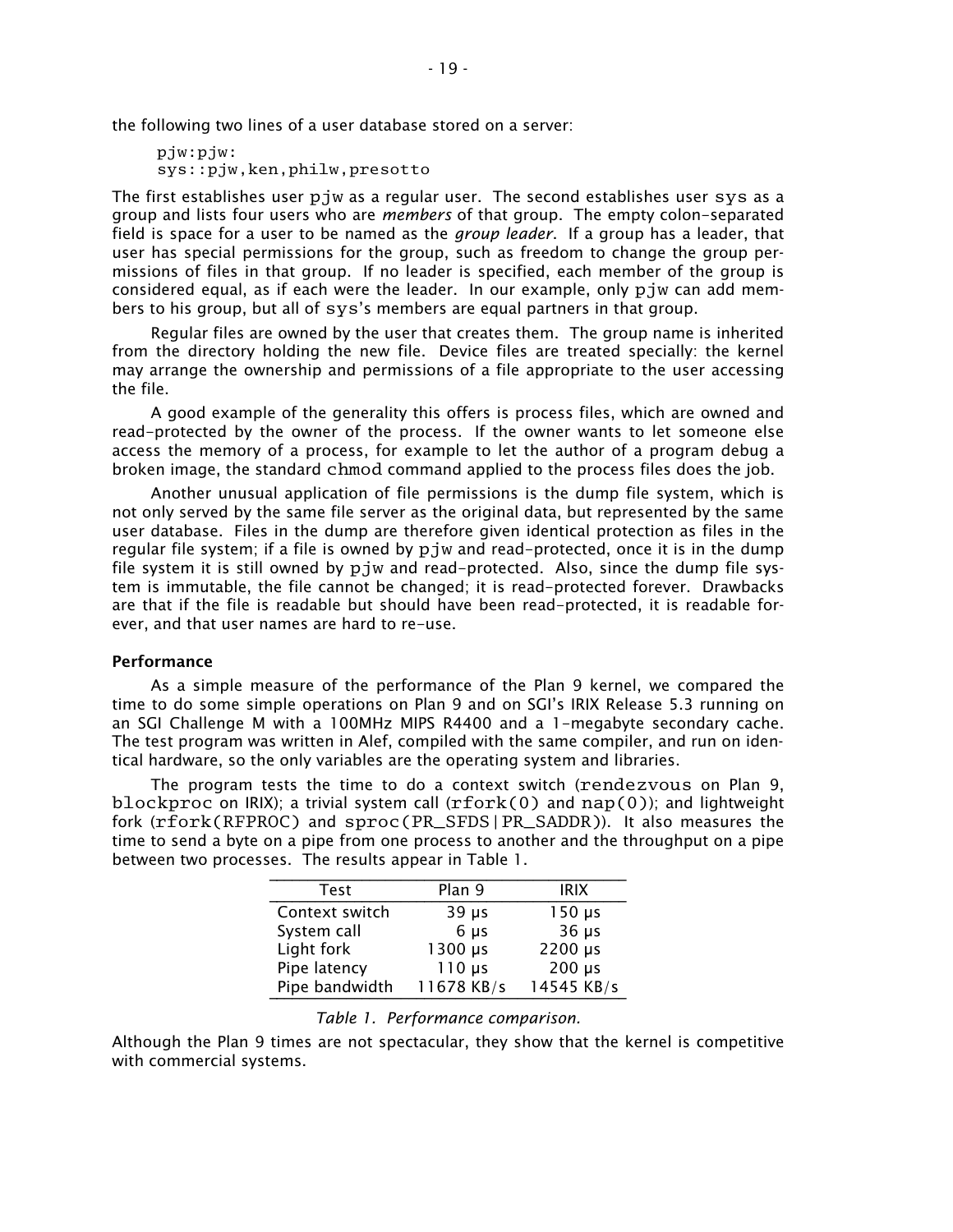# **Discussion**

Plan 9 has a relatively conventional kernel; the system's novelty lies in the pieces outside the kernel and the way they interact. When building Plan 9, we considered all aspects of the system together, solving problems where the solution fit best. Sometimes the solution spanned many components. An example is the problem of heterogeneous instruction architectures, which is addressed by the compilers (different code characters, portable object code), the environment (\$cputype and \$objtype), the name space (binding in /bin), and other components. Sometimes many issues could be solved in a single place. The best example is 9P, which centralizes naming, access, and authentication. 9P is really the core of the system; it is fair to say that the Plan 9 kernel is primarily a 9P multiplexer.

Plan 9's focus on files and naming is central to its expressiveness. Particularly in distributed computing, the way things are named has profound influence on the system [Nee89]. The combination of local name spaces and global conventions to interconnect networked resources avoids the difficulty of maintaining a global uniform name space, while naming everything like a file makes the system easy to understand, even for novices. Consider the dump file system, which is trivial to use for anyone familiar with hierarchical file systems. At a deeper level, building all the resources above a single uniform interface makes interoperability easy. Once a resource exports a 9P interface, it can combine transparently with any other part of the system to build unusual applications; the details are hidden. This may sound object-oriented, but there are distinctions. First, 9P defines a fixed set of methods; it is not an extensible protocol. More important, files are well-defined and well-understood and come prepackaged with familiar methods of access, protection, naming, and networking. Objects, despite their generality, do not come with these attributes defined. By reducing 'object' to 'file', Plan 9 gets some technology for free.

Nonetheless, it is possible to push the idea of file-based computing too far. Converting every resource in the system into a file system is a kind of metaphor, and metaphors can be abused. A good example of restraint is /proc, which is only a view of a process, not a representation. To run processes, the usual fork and exec calls are still necessary, rather than doing something like

# cp /bin/date /proc/clone/mem

The problem with such examples is that they require the server to do things not under its control. The ability to assign meaning to a command like this does not imply the meaning will fall naturally out of the structure of answering the 9P requests it generates. As a related example, Plan 9 does not put machine's network names in the file name space. The network interfaces provide a very different model of naming, because using open, create, read, and write on such files would not offer a suitable place to encode all the details of call setup for an arbitrary network. This does not mean that the network interface cannot be file-like, just that it must have a more tightly defined structure.

What would we do differently next time? Some elements of the implementation are unsatisfactory. Using streams to implement network interfaces in the kernel allows protocols to be connected together dynamically, such as to attach the same TTY driver to TCP, URP, and IL connections, but Plan 9 makes no use of this configurability. (It was exploited, however, in the research UNIX system for which streams were invented.) Replacing streams by static I/O queues would simplify the code and make it faster.

Although the main Plan 9 kernel is portable across many machines, the file server is implemented separately. This has caused several problems: drivers that must be written twice, bugs that must be fixed twice, and weaker portability of the file system code. The solution is easy: the file server kernel should be maintained as a variant of the regular operating system, with no user processes and special compiled-in kernel processes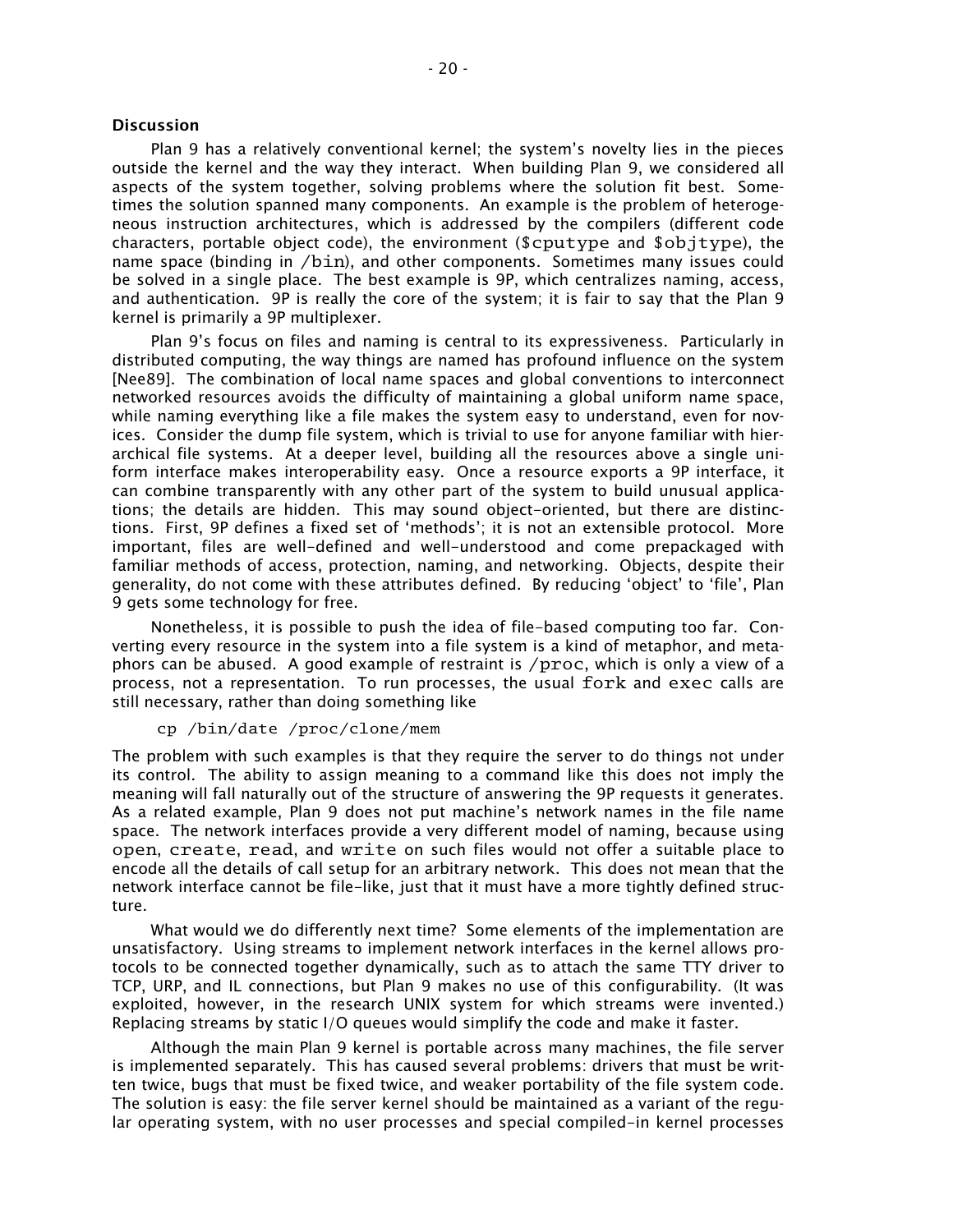to implement file service. Another improvement to the file system would be a change of internal structure. The WORM jukebox is the least reliable piece of the hardware, but because it holds the metadata of the file system, it must be present in order to serve files. The system could be restructured so the WORM is a backup device only, with the file system proper residing on magnetic disks. This would require no change to the external interface.

Although Plan 9 has per-process name spaces, it has no mechanism to give the description of a process's name space to another process except by direct inheritance. The cpu command, for example, cannot in general reproduce the terminal's name space; it can only re-interpret the user's login profile and make substitutions for things like the name of the binary directory to load. This misses any local modifications made before running cpu. It should instead be possible to capture the terminal's name space and transmit its description to a remote process.

Despite these problems, Plan 9 works well. It has matured into the system that supports our research, rather than being the subject of the research itself. Experimental new work includes developing interfaces to faster networks, file caching in the client kernel, encapsulating and exporting name spaces, and the ability to re-establish the client state after a server crash. Attention is now focusing on using the system to build distributed applications.

One reason for Plan 9's success is that we use it for our daily work, not just as a research tool. Active use forces us to address shortcomings as they arise and to adapt the system to solve our problems. Through this process, Plan 9 has become a comfortable, productive programming environment, as well as a vehicle for further systems research.

## **References**

- [9man] *Plan 9 Programmer's Manual, Volume 1,* AT&T Bell Laboratories, Murray Hill, NJ, 1995.
- [ANSIC] *American National Standard for Information Systems Programming Language C*, American National Standards Institute, Inc., New York, 1990.
- [Duff90] Tom Duff, "Rc A Shell for Plan 9 and UNIX systems", Proc. of the Summer 1990 UKUUG *Conf.,* London, July, 1990, pp. 21-33, reprinted, in a different form, in this volume.
- [Fra80] A.G. Fraser, "Datakit A Modular Network for Synchronous and Asynchronous Traffic", *Proc. Int. Conf. on Commun.,* June 1980, Boston, MA.
- [FSSUTF] *File System Safe UCS Transformation Format (FSS−UTF),* X/Open Preliminary Specification, 1993. ISO designation is ISO/IEC JTC1/SC2/WG2 N 1036, dated 1994- 08-01.
- [ISO10646] ISO/IEC DIS 10646-1:1993 *Information technology Universal Multiple−Octet Coded Character Set (UCS) Part 1: Architecture and Basic Multilingual Plane.*
- [Kill84] T.J. Killian, "Processes as Files", USENIX Summer 1984 Conf. Proc., June 1984, Salt Lake City, UT.
- [LABW91] Butler Lampson, Martín Abadi, Michael Burrows, and Edward Wobber, "Authentication in Distributed Systems: Theory and Practice, *Proc. 13th ACM Symp. on Op. Sys. Princ.,* Asilomar, 1991, pp. 165-182.
- [MBSS87] S. P. Miller, B. C. Neumann, J. I. Schiller, and J. H. Saltzer, "Kerberos Authentication and Authorization System", Massachusetts Institute of Technology, 1987.
- [NBS77] National Bureau of Standards (U.S.), *Federal Information Processing Standard 46,* National Technical Information Service, Springfield, VA, 1977.
- [Nee89] R. Needham, "Names", in *Distributed systems*, S. Mullender, ed., Addison Wesley, 1989
- [NeHe82] R.M. Needham and A.J. Herbert, *The Cambridge Distributed Computing System,* Addison-Wesley, London, 1982
- [Neu92] B. Clifford Neuman, "The Prospero File System", USENIX File Systems Workshop Proc., Ann Arbor, 1992, pp. 13-28.
- [OCDNW88] John Ousterhout, Andrew Cherenson, Fred Douglis, Mike Nelson, and Brent Welch, "The Sprite Network Operating System", IEEE Computer, 21(2), 23-38, Feb. 1988.